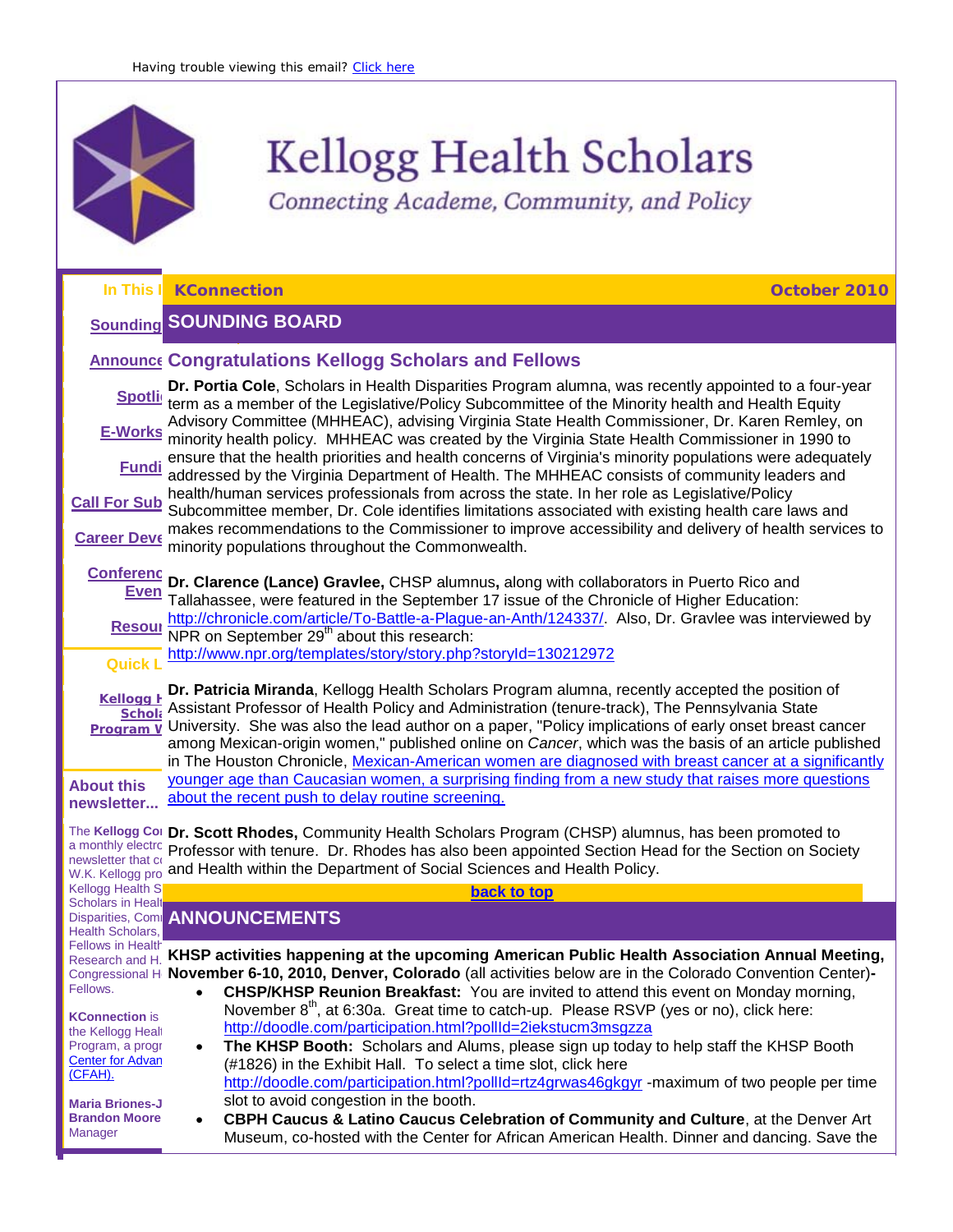To contribute info  $resources$  or ann  $\bullet$ to Kellogg Conne kconnection@cfa

 $CFAH$  identifies  $\epsilon$  $disseminates$  sta $\bullet$ science evidence influence of beha and economic fac disease and wellpurpose is to sup decision-making and strengthen  $relations$ hips among researchers and policymakers. CF unrestricted fund number of foundations. funding from the  $\sim$ at [www.cfah.org.](http://r20.rs6.net/tn.jsp?llr=5gytkqcab&et=1103757641324&s=1&e=001-tkSpkuRugCnOqMWzJC3LVoTWMPEyRL4ETd2YTvelAuY7wq2zz7Jfe1NeQx2PxZn_RmlNnjdeE_1uzBQzbAZVKs1e_04wEirE-RzX-IkOlc=)

*Information?* Please update our hours

date and well-con possible! Please changes to mbjones@cfah.o healthscholars@

Date - Monday evening, November  $8<sup>th</sup>$ , at 5:30-10p. More information and tickets forthcoming.

- **The Scholarship of CBPR: W. K. Kellogg Health Scholars** Kellogg Health Scholars and Alums will be presenting on Wednesday, November  $10^{th}$ , at 8:30a during the Session #5030, [\(http://apha.confex.com/apha/138am/webprogram/Session29699.html\)](http://r20.rs6.net/tn.jsp?llr=5gytkqcab&et=1103757641324&s=1&e=001-tkSpkuRugAjJW2UqwKn5YP9_6Onj6kKs1ZKhy2mShCUf5Bw9hYNjS14cjg78OrNn30NBE9XRytYsLqbrAEwdCupKZiRDeePP8S2gg68MCn8ab9OU8_kJmILF_907Ki5EqxiRpqS6UYCGh1kKYk9T5agP3AYxQq_tj2m4vbsxxM=). This session is sponsored by the Community-Based Public Health Caucus.
- **Invited Oral Session: 10th Anniversary-CBPH Caucus**: Where we've been; Where we're going; How to get there,[\(http://apha.confex.com/apha/138am/webprogram/Session30994.html\)](http://r20.rs6.net/tn.jsp?llr=5gytkqcab&et=1103757641324&s=1&e=001-tkSpkuRugBVivmN8nc86wOxWZ6Mz41fCyQ6_6WjkNgpn8F5WP-GvB0aXC7wLp3OAa5QsmN9QQ4Uv8Mib2wwT_y7xqFMU63CrPryEsLNXrGkDbyrzkoRndkGM5iwafVcXMWA0XGNmzzoJpq_7Iu_4Ats-4EKGtT1EMxcWoZZvs0=) will be presented on Tuesday, November  $9<sup>th</sup>$ , at 8:30a; includes two presentations by community-academic partners, including youth presenters. One presentation is by **KHSP Alum, Keon Gilbert, DrPH,** and his community partner, **Elvira Mebane,** with youth from United Voices of Efland-Cheeks, along with UNC training site leaders, **Eugenia Eng, MPH, DrPH,** and **Alexandra Lightfoot, EdD.**
- **How about you?** Are you presenting? Please message Barb Watson to get on the list, [bjwatson@umich.edu.](mailto:bjwatson@umich.edu)

## principally The A **Announcing the Mentoring Program as part of the Academy of Health Behavior 2011 meeting:** Foundation, and The Art and Science of Community-Based Participatory Research (CBPR): Methods, Measures Rellogg Foundati and Evidence for Health Behavior Change

 $_{\rm contact}$  CFAH,  $_{\rm e}$  In addition to the Call for Abstracts to be peer-reviewed for poster presentation at the 2011 meeting in <u>info@cfah.org</u>, callton Head, South Carolina (available at <u>[http://www.aahb.org/EARLYCallforAbstracts.html](http://r20.rs6.net/tn.jsp?llr=5gytkqcab&et=1103757641324&s=1&e=001-tkSpkuRugAVTf21X4dVyAxGdRiOX0-O7UgqDz7ewY4B_AUe8ZIMCUgYXBns7iidgXOWWkc0Se6CrEggk10ZnL4tkyFm-p5d_J3XxTDN7ZwM4kd0zlF51w5BzPA4aQDQ9nrs_UZtt6E=)</u> and due by  $387-2829$  or visit October 27<sup>th</sup>, 2010), the American Academy of Health Behavior also announces a Call for Applicants for Do We Have Yo Disparities and in partnership with the Kellogg Health Scholars Program that will be launched in Updated Contac conjunction with the 2011 meeting. a mentoring program partially supported by the National Center for Minority Health and Health

 $y_{\text{our email or ma}}$  have teamed together to provide a 12-month mentoring opportunity to a competitive pool of junior level  $_{\mathsf{has}\text{ changed}\text{ or }\iota}$  health behavior researchers. The purpose of the mentoring program is to mentor early career  $\iota$ We want to keep investigators in the production of high-quality scholarly products that address minority health concerns Scholars network and health disparities using CBPR. The **American Academy of Health Behavior (AAHB) and the Kellogg Health Scholars Program**

- In this 12-month mentoring program, mentors and mentees will develop a shared CBPR research project in collaboration with one or more community partners.
- **Mentors** will be senior investigators from [AAHB](http://r20.rs6.net/tn.jsp?llr=5gytkqcab&et=1103757641324&s=1&e=001-tkSpkuRugDRcW2EUA3ZecCG40bhDXrQkcp4a-meh9MDiNo1fK4rZ3xFcjoov1uqM_d8IcGhQyRPBWO_aFPq9vyK7kJBLE_q) (if not already a member, mentors must become a member by January, 2011).
- **Mentees** will be current scholars or alumni of the [Kellogg Health Scholars Program](http://r20.rs6.net/tn.jsp?llr=5gytkqcab&et=1103757641324&s=1&e=001-tkSpkuRugB5g3t5j8hS11xXCsL0W5HFHqEHwIIMUeB4sHXl6-p07-8sFuU-ziuUsVL9RuJeZsqjeQqH_DmQqtoox8GoTLBdHGyxZKlBG4sNp5jrGvLi2WOoJ-tRoTS6) (or its legacy programs, *Community Health Scholars Program* and *Scholars in Health Disparities Program)*  with an interest in minority health and/or health disparities research and CBPR.

Submit an "intent to apply as a mentee" email to [jrath@umd.edu](mailto:jrath@umd.edu) by Nov. 1, 2010; Application deadline by December 3, 2010. Questions can be referred to Dr. Jessica M. Rath, PhD, MPH, CHES, AAHB/Kellogg Mentoring Program Coordinator, [jrath@umd.edu,](mailto:jrath@umd.edu) 301 405-2381

- For more information and the mentee application, click: [http://tinyurl.com/2ebs32l.](http://r20.rs6.net/tn.jsp?llr=5gytkqcab&et=1103757641324&s=1&e=001-tkSpkuRugBxYwG9CQXMS3klbmWCV3icy6QwCCmvljtBmpu8OfwYejfAucUeNQwHAbYCWQ5jDywO2ovMZiy4QNm_QcoEGmCjVhlcsuaV0S91UMtgelCpkw==)
- For more information and the mentor application, click: [http://tinyurl.com/262nph6.](http://r20.rs6.net/tn.jsp?llr=5gytkqcab&et=1103757641324&s=1&e=001-tkSpkuRugAXKB85teG2ljszvkLamKIhrHSS6a3J_uNTcS5cHYZ7YuRl9BQzeG0ZVq4HzS-eoHPg6Jav4GSNk5Zb4Vcbs6WacQI0inN9Y93bGWp9AEA0cg==)

~Funding for this conference is made possible (in part) by 1R13MD005702-01 from the National Center on Minority Health and Health Disparities (NCMHD). The views expressed in the written conference materials or publications and by speakers and moderators do not necessarily reflect the official policies of the department of Health and Human Services, nor does mention by trade names, commercial practices, or organizations imply endorsement by the U.S. Government.~

**To find out the Health Equity Provisions in the Health Reform Law --** Grants for workforce, prevention, quality, and research Commissions and advisory groups opportunities Quality measures development Strengthening existing programs and creating new ones Prevention and wellness initiatives Infrastructure development Research opportunities focused on health disparities Increasing diversity and cultural/linguistic competence - click: [http://tinyurl.com/3x6thn3.](http://r20.rs6.net/tn.jsp?llr=5gytkqcab&et=1103757641324&s=1&e=001-tkSpkuRugApYgH6hgs18iaz1n_zPfz-YRV9trId7I3QuynE5RrwhGYSl_wPqR6zF4IUl6DL9p558N6YwNhw86dga_Kl0IEg5SexkpHMl9Vxckjf_2xyfg==)

**Save the Date! The 2010 Kellogg Health Scholars Program Annual Meeting** will be held **June 1 through June 3** in Washington, DC. Details to follow.

**[back to top](#page-0-2)**

# <span id="page-1-0"></span>**SPOTLIGHT ON KELLOGG SCHOLARS NETWORK**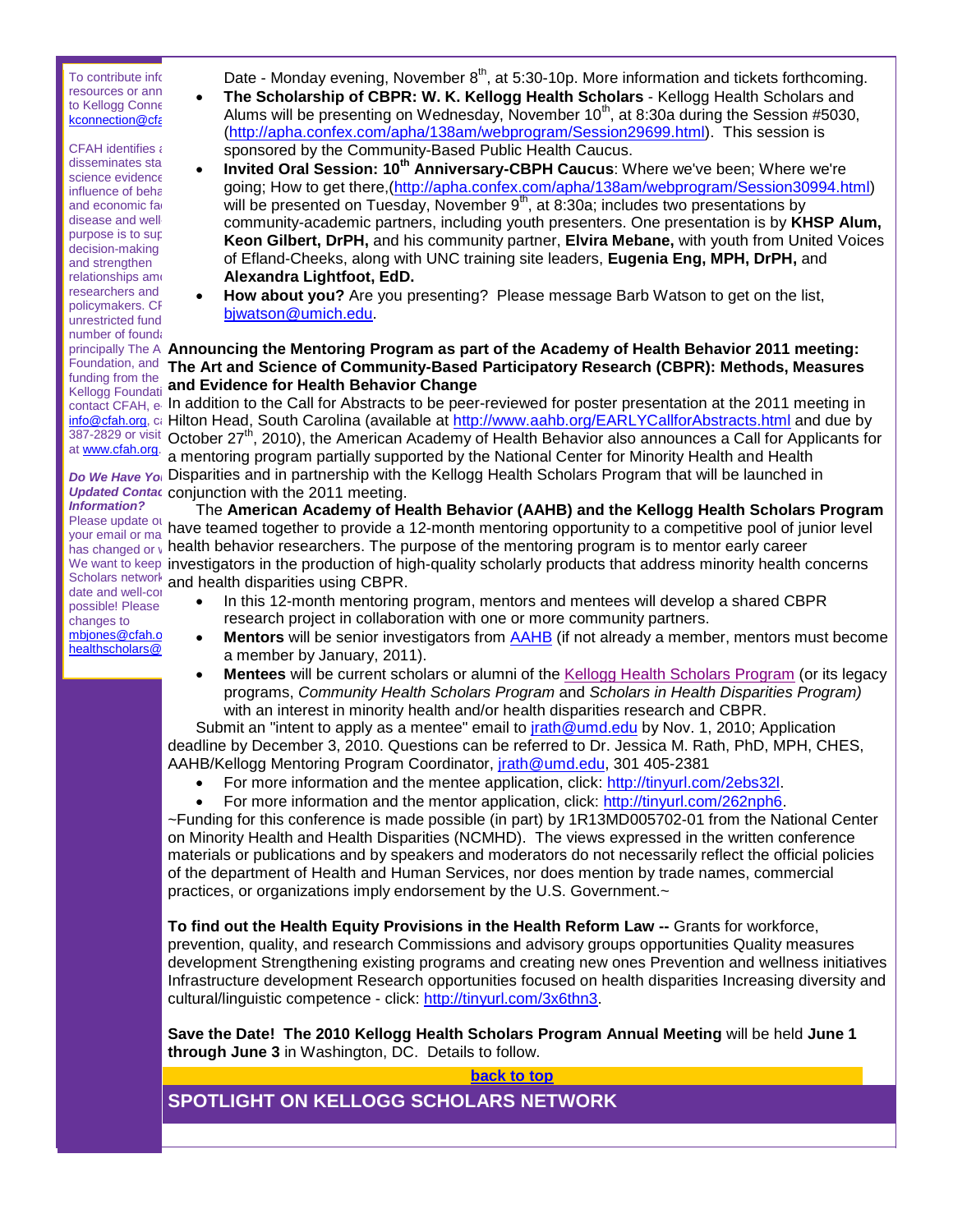Meet Kellogg Health Scholars Program alumna, **Kellee White, PhD...**

Dr. Kellee White is an Assistant Professor of Epidemiology and Biostatistics at the University of South Carolina's Arnold School of Public Health. Dr. White received her BA in Sociology at Vassar College and an MPH in Sociomedical Sciences and a PhD in Epidemiology from Columbia University Mailman School of Public Health. She completed her post-doctoral training as a Kellogg Health Scholar in the Multidisciplinary Track at the Harvard School of Public Health from 2008-2010.

Dr. White believes that the neighborhoods and communities where one is born, grows up, lives, works, and age has a tremendous influence on health. Her research examines the contribution of racial/ethnic residential segregation to health status, health risk, and health disparities. Also, she is interested in the conceptual, methodological, and analytical issues concerning examining racial/ethnic residential segregation and health.

During her two-year fellowship, Dr. White further refined her research agenda to focus on the structural causes of cardiovascular health disparities. Toward this end, she has been involved with the following research projects: 1) investigating the impact of multiple levels of discrimination (e.g. racial/ethnic residential segregation and perceptions of racial discrimination) on cardiovascular disease disparities; 2) exploring the accumulation of social and economic disadvantage over the life course and its impact on later cardiovascular risk; and 3) examining the influence of neighborhood context on management of cardiovascular risk factors.

KHSP has overall strengthened Dr. White's methodological approach to exploring neighborhoods and health. Dr. White says, "participating in the fellowship has fostered multidisciplinary collaborations and enhanced analytical skills necessary to conduct innovative research." She attributes the programs mission of connecting scholars with community partners and policy makers as a springboard for future success. According to Dr. White, she has had the opportunity to work with distinguished faculty members who have demonstrated a unique synergy between academic public health and partnerships with community organizations, private foundations, and government agencies to improve the public's health needs. In the future, she plans to continue to work with advocacy groups such as local Fair Housing Councils to develop research and policies seeking to advance health and neighborhood equity to ameliorate racial/ethnic health disparities.

#### **[back to top](#page-0-2)**

## <span id="page-2-0"></span>**Archived KHSP E-Workshops**

The archived KHSP e-workshops are taped from the live e-workshops of the Kellogg Health Scholars. These live electronic workshops are intended to bring Kellogg Health Scholars together between face-to-face networking meetings to explore topics of mutual interest. Its purpose is to form closer networks between the Kellogg Health Scholars and to provide to them and the Kellogg Community of Scholars support and resources for career development.

Access to archived e-workshops is STRICTLY LIMITED to Kellogg Health Scholars, Kellogg Fellows in Health Policy Research (current and alumni), Scholars in Health Disparities and Community Health Scholars program alumni and H. Jack Geiger Congressional Health Policy Fellows program alumni. The contents of these e-workshops are confidential. These archived presentations should not be accessed, copied or forwarded by/to any individuals other than group of scholars, fellows and scholar/fellow alumni that have been identified.

**To listen to the archived presentations and download materials**, visit the KHSP members area at [http://www.kellogghealthscholars.org/members/login.cfm.](http://r20.rs6.net/tn.jsp?llr=5gytkqcab&et=1103757641324&s=1&e=001-tkSpkuRugBcdxMqphiykWteGF-oxQgFQjpn-SQhj9V7yTV330P_xCQiR9cPMkKW7FzhI3nECNzYtbRawAvNEYmRfzXCgEeEdSDY3AFi8Hc9qA0ylbxDf8AeZhMsDi2tPfzHYDkcNGTiEzgc67s_2w==) For login and passcode information, please contact Brandon Moore [\(bmoore@cfah.org\)](mailto:bmoore@cfah.org) or Marie Briones-Jones [\(mbjones@cfah.org\)](mailto:mbjones@cfah.org).

**[back to top](#page-0-2)**

## <span id="page-2-1"></span>**FUNDING**

#### **California Breast Cancer Research Program**

**"An Integrated Approach to Understanding Behavioral, Social, and Physical Environment Factors and Breast Cancer among Immigrants"**

**Deadline: December 14, 2010**

We have opened a call for proposals for pilot studies to describe the changes in behavior, social and physical environment that may cause the dramatic increase in breast cancer risk that occurs as people immigrate to and remain in California. Up to \$1.2 million dollars will be awarded, with preference given to transdisciplinary projects. For a description of our groundbreaking multi-million research initiatives on the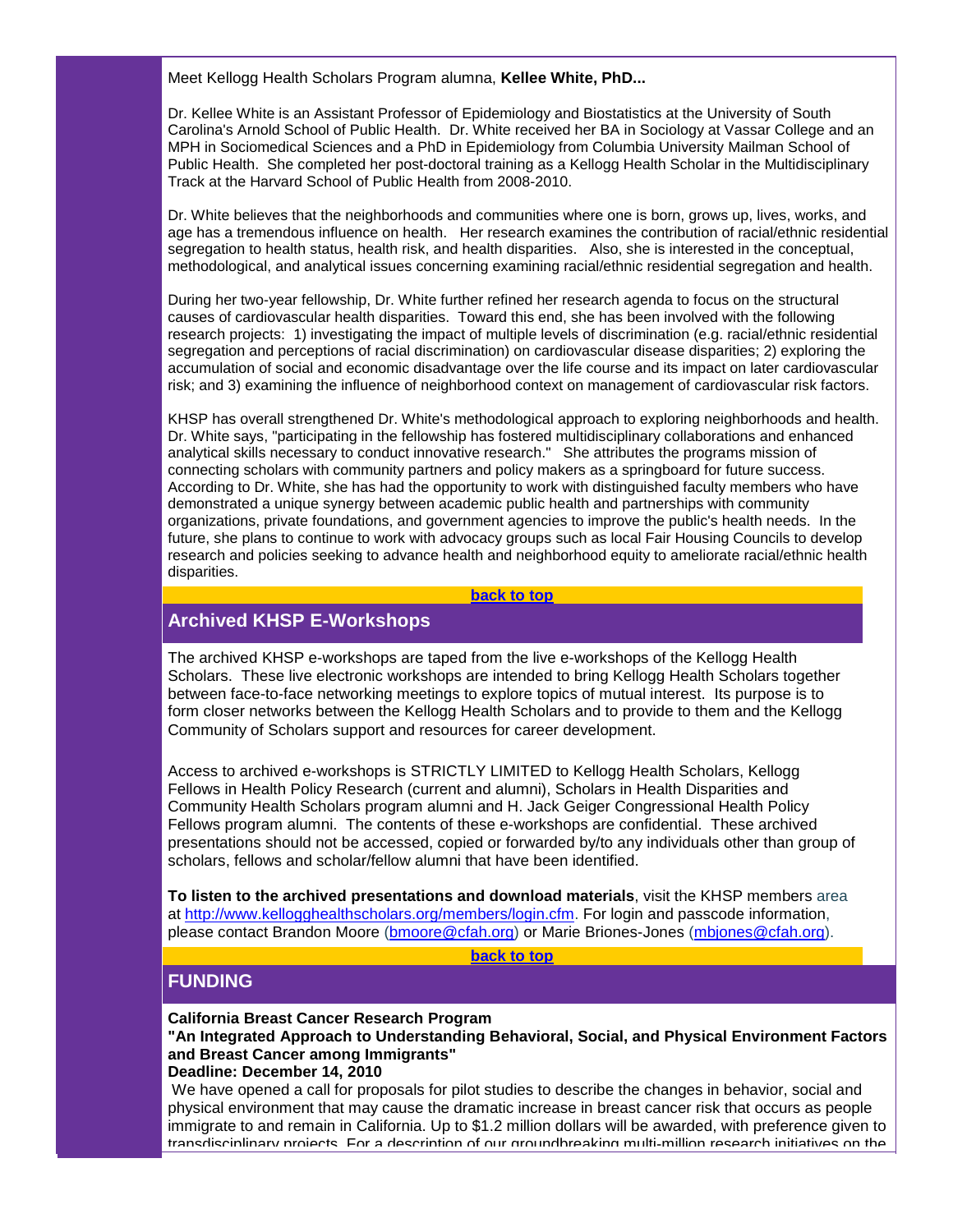role of the environment in breast cancer and the disparities of the disease, see the [press release.](http://r20.rs6.net/tn.jsp?llr=5gytkqcab&et=1103757641324&s=1&e=001-tkSpkuRugAfKTHbK4QY5-H4S9gUjLOE6A5LYcr-5f6Ars22lA5DRJ5BJeq0CnGSqw5jT-BSCHj1NsYtTizZjbNHBu4deGTahSkkhAeGnKsOwLjQ-ljkM7fhIP7gNdou-rqdMrQo3Hc=)  Applications must be submitted through our online application process, hosted by [proposalCentral.](http://r20.rs6.net/tn.jsp?llr=5gytkqcab&et=1103757641324&s=1&e=001-tkSpkuRugCcckBSHqbZurIV_Ze7m4vGGjwiXoqhq6C26BIoqEQxqQSU7p63vWvibFPWwgw4ueTXtmNzU020HVBBaDC2_IJzc4qbC9rDE-JtGKzGhYFBhO81xrkYjfhJ) Information is also available on our website in the [SRI Call for Applications.](http://r20.rs6.net/tn.jsp?llr=5gytkqcab&et=1103757641324&s=1&e=001-tkSpkuRugBveX24c3NTF26ksDh6VxN6sSIE4RNEB_xhkqo-pOOerIGNkAWwnQU4DPWCLl-1S-PZXlJROLukt_QispS6c_cq-_psqGVK438oLFMjmf0bMM0K4VIHvRIQ) Questions and other inquiries may be directed to [SRI@cabreastcancer.org.](mailto:SRI@cabreastcancer.org) 

### **National Cancer Institute Enabling Community Use of Data for Cancer Prevention and Control Deadline: November 12, 2010**

Description of Event: Using data available through the National Cancer Institute's (NCI) Division of Cancer Control and Population Sciences (DCCPS) and their partners, develop prototype web and/or mobile communication technology applications to enable communities' use of population data for cancer prevention and control. DCCPS supports research in behavioral science, cancer surveillance, health services, epidemiology, and survivorship. Data from this research provides important insight into the burden of cancer in the population, cancer risk behavior, access to care, use of health services, and cancer-related knowledge, attitudes and behavior. The NCI's PopSciGrid Consumer Health Information Portal, which supports transparency, scientific collaboration, and community participation in cancer prevention and control, provides an example of the kind of applications that are encouraged for this challenge. Based on a conceptual framework for cyber-enabled collection, harmonization, and analysis of population health data, the PopSciGrid Portal will demonstrate how disparate cancer-related data (tobacco prevalence and policy data) can be integrated, visualized, and communicated to engage and empower communities and public health decision-makers. For this challenge, we are calling for entrepreneurs, developers, and health scientists to develop creative, innovative and engaging applications that build upon the behavioral and communication science evidence-base to deliver population health data to communities for cancer prevention and control activities. Multidisciplinary teams to represent technical and scientific expertise are encouraged. Data from DCCPS resources may be used alone or in combination with other available data resources to better inform cancer prevention and control for consumers, providers, researchers, and policymakers. Successful applications may:

• Develop innovative approaches for data harmonization, aggregation and/or data visualization to enable real time access to cancer-related data.

- Develop novel analytic techniques or tools to improve the reliability and utility of data from multiple sources (e.g., behavioral/social science, biomedical, census/demographic, economic) and to facilitate data availability.
- Promote apomediation of cancer data between public health entities and communities (see [http://p2pfoundation.net/Apomediation](http://r20.rs6.net/tn.jsp?llr=5gytkqcab&et=1103757641324&s=1&e=001-tkSpkuRugAxtlDQWHJDsNucibj-qc341L_VAMbArPxmQEl0YXIOHiZN-UL9THzMN5ZkrevvtCTHdtm4JJgLWwF6fzLmeii1tLxMJRJC9BmK6SXYWLFrO5xEhBjvYZDR) for more information).
- Integrate and enable analysis of cancer data at multiple levels of abstraction using advanced computational methods, such as statistical modeling of cancer prevention and control interventions and their effects on population trends in cancer burden (see [http://cisnet.cancer.gov/](http://r20.rs6.net/tn.jsp?llr=5gytkqcab&et=1103757641324&s=1&e=001-tkSpkuRugBnXEcnzik-GKYLPXWJVaQOkA4ngTMBU5ULQ30AaZhuHWsO1VILBZTvSH8bPXPHuAAqkgaPN0_EuWkhGcx9tBd_8gS1xxaTYXXmLkCxjVkwTw==) for examples).
- Harmonize multiple datasets (e.g., behavioral, biomedical, clinical health records, policy...) on NCI's cancer Biomedical Informatics Grid (caBIG®) using appropriate data standards and protocols.

We encourage the development of web-based tools or applications to integrate cancer-relevant data from one or more of the following data resources with data available through the Community Health Data Initiative [\(http://www.hhs.gov/open/datasets/index.html\)](http://r20.rs6.net/tn.jsp?llr=5gytkqcab&et=1103757641324&s=1&e=001-tkSpkuRugBYQcu_6vbkAV6K7O5DjITcvKyaQR0U_WEmBJNixqXxPSP7rhxjkSJdE5zJILwv7QqGBtqyBs-5dQT6dvNKO2lyKSEtHy3sI1gH-57eu5uSBikC42jvmijoJjB0usVsB_s=):

- **Behavioral Risk Factor Surveillance System:** The Behavioral Risk Factor Surveillance System (BRFSS) is a state-based system of health surveys that collects information on health risk behaviors, preventive health practices, and health care access primarily related to chronic disease and injury. **[\(http://www.cdc.gov/brfss/about.htm\)](http://r20.rs6.net/tn.jsp?llr=5gytkqcab&et=1103757641324&s=1&e=001-tkSpkuRugD1OkUZFtqDPEW0LNw41LdMB7socdPT4DNh9Ah67SSOHMIDuR5Eu8CfS6s9t-S9abGk2xsGXsRm3U63WZ956YKVvJ-QZ-_9Uivjap63phwKmHI4Q6pGcEWC)**
- **National Health Interview Survey - Cancer Control Topical Module:** The National Health Interview Survey (NHIS) is an annual national survey of U.S. households conducted by the National Center for Health Statistics to track population determinants of and trends in use of cancer screening tests and participation in cancer prevention behavior [\(http://appliedresearch.cancer.gov/surveys/nhis/\)](http://r20.rs6.net/tn.jsp?llr=5gytkqcab&et=1103757641324&s=1&e=001-tkSpkuRugCEHJwT8jJ9LS8wB_-_q9RCqhJe7g5eJsivx6r2YnqunstB1nNKgjiyfEH2Vs8YNC3XIuZtsD829i4MqzNLi_uN6Yjvog7UDZglGV0ZdduxG-5i8caC46YpMB9tQoqzS958P4D9t7Sikg==).
- **Health Information National Trends Survey:** The Health Information National Trends Survey (HINTS) collects nationally representative data on U.S. adults' knowledge about cancer, cancer communication experiences, health information seeking, and cancer-related behaviors [\(http://hints.cancer.gov\)](http://r20.rs6.net/tn.jsp?llr=5gytkqcab&et=1103757641324&s=1&e=001-tkSpkuRugDbnYarzS17r4O_xIBYYzj7NgFp3ec4_8uoPpsKUIgBG3k3CT3mYQEGtdYNylIY5sRoxybl-_CxYjrE-BLpQ5LFbW_ie-vPw5Y=).
- **National Health and Nutrition Examination Survey**: The National Health and Nutrition Examination Survey (NHANES) collects data through interview and physical examination on the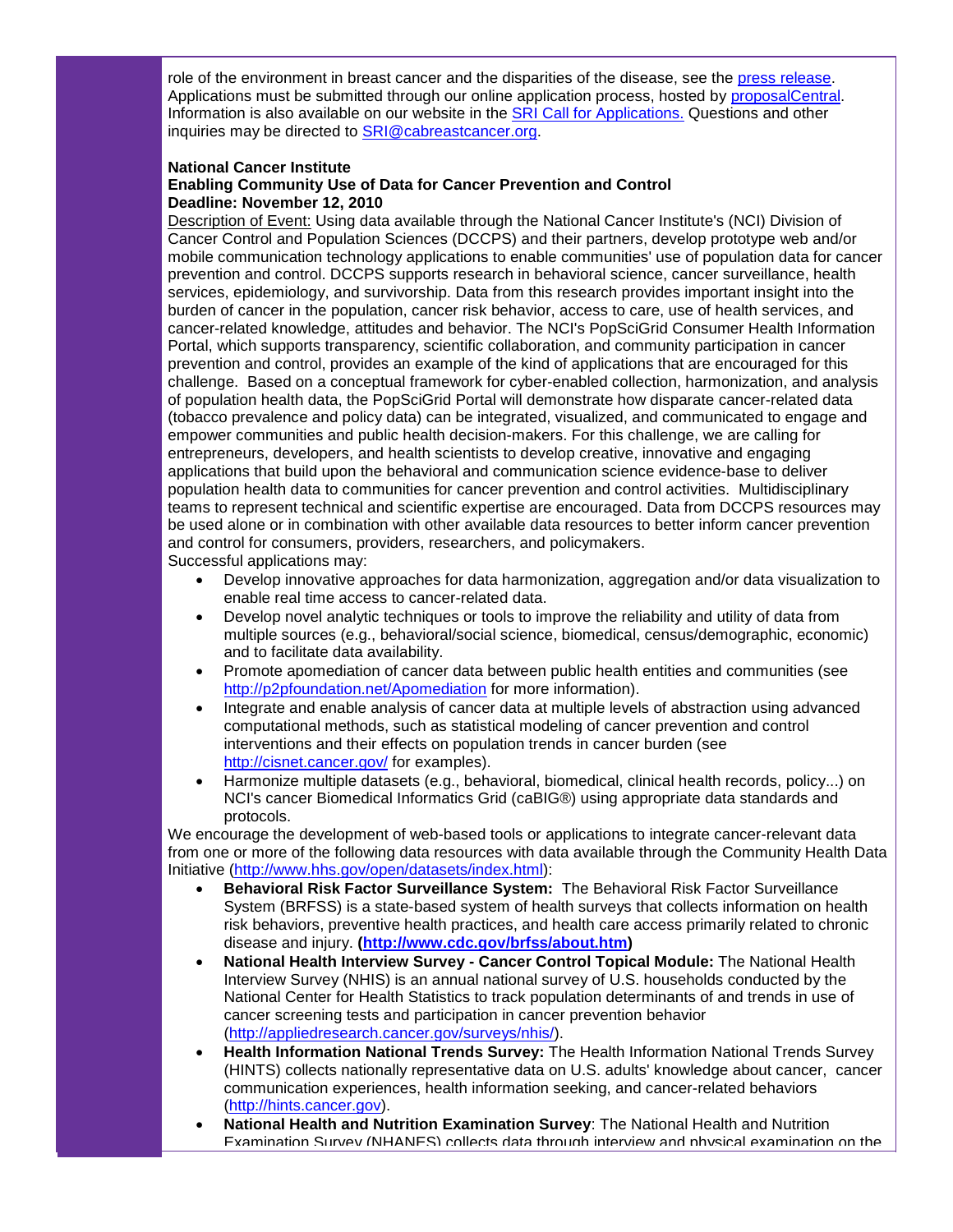health and nutritional status of adults and children in the U.S. [\(http://riskfactor.cancer.gov/studies/nhanes/\)](http://r20.rs6.net/tn.jsp?llr=5gytkqcab&et=1103757641324&s=1&e=001-tkSpkuRugA9C2RBDvpfrx0fQFl9Ym0dhT1kocHY3bdAapqDOkAwGDapeqOppjoXLAWoULY2ZGC8yR1_T2AiIWszdsOYrcShkC-8XYypJtRh0KiCHYaDRSfVp0XWuYYLW7cdq_xT6J4=).

- **SEER-Medicare Datasets**: The SEER-Medicare datasets link clinical SEER registry data to Medicare claims [\(http://healthservices.cancer.gov/seermedicare/\)](http://r20.rs6.net/tn.jsp?llr=5gytkqcab&et=1103757641324&s=1&e=001-tkSpkuRugBGcMVmVdX2WOewxLut4RDD5VUtCC5uQkY1XeLUmpL83QiypT4Q8fhpCTBm4SejtoVCPmYmV4i2oFemgMDpG_TWDKGgNnSQeuynySFXj7E83o1TfjWeIFIPceyTIAJNYD8=).
- **Surveillance, Epidemiology, and End Results (SEER) Program**: The National Cancer Institute's (NCI) Surveillance, Epidemiology, and End Results (SEER) Program collects cancer incidence and survival data from population-based cancer registries in the U.S. [\(http://seer.cancer.gov\)](http://r20.rs6.net/tn.jsp?llr=5gytkqcab&et=1103757641324&s=1&e=001-tkSpkuRugCHwONpXZfcsaypLuKhgquK0HpFZKUcJObTThdNagq7MRI96oQ2ca4dYGMxXRxq7Po7Dtu2FXT732tdOzzsWiT_JkjQfdqKzmE=).
- **Tobacco Use Supplement to the Current Population Survey**: The Tobacco Use Supplement to the Current Population Survey (TUS-CPS), sponsored by the NCI, collects national and state level data on tobacco use in the U.S. [\(http://riskfactor.cancer.gov/studies/tus-cps/\)](http://r20.rs6.net/tn.jsp?llr=5gytkqcab&et=1103757641324&s=1&e=001-tkSpkuRugBx2mE7hgKPa09NtPtKYP3lxKchKL9A5tbkdN3N0ZVKHTfa3GrqAZue8l5RU4p2uGDNe4MrPKlKuZ4PvwTw680Hpz7zgNFYndBnJXN1vYzbi7MHuJPU54sJJQi1c4a5PGoHsjhNHbOK0w==).

Other relevant data resources include the following:

- **Breast Cancer Surveillance Consortium**: The Breast Cancer Surveillance Consortium provides data relevant to the biology of breast cancer and the delivery and quality of breast cancer screening [\(http://breastscreening.cancer.gov/\)](http://r20.rs6.net/tn.jsp?llr=5gytkqcab&et=1103757641324&s=1&e=001-tkSpkuRugDFu1AzYxmHeJ68KPx9P86-5d5MioOyDMM1n-sNZBTGi7WJPiNHy7-ijIP268SSG24-ioIYuaSbUOdHyOp7ZOTmRqBcPk-cq167Eswbb_y0FURxDmSLwWkj).
- **California Health Interview Survey**: The California Health Interview Survey (CHIS) collects population-based, health-related data from households in California [\(http://appliedresearch.cancer.gov/surveys/chis/\)](http://r20.rs6.net/tn.jsp?llr=5gytkqcab&et=1103757641324&s=1&e=001-tkSpkuRugBjnCLMDqPPCQmYh2jQm1DXyEzO_ZEGCtruTFBD-G9_okjxy1L7zgz8U5qYcbpRDuZNM89cB1NIJH-e4s4I-uqN-ONU7AyWBZLMXUU77t4-Vi07hVA08eXX0JfCs_X4MyNHrryDRvUlhg==).
- **Cancer Genetics Network:** The Cancer Genetics Network (CGN) provides data on the genetic basis cancer susceptibility in humans [\(http://epi.grants.cancer.gov/CGN\)](http://r20.rs6.net/tn.jsp?llr=5gytkqcab&et=1103757641324&s=1&e=001-tkSpkuRugAwPYMoRRv08CMIU54y-MW1QgoOgf9bqB6jSs9jXCHmIm9h5NjmQEf7pu9jLt4FKRjbEbU3M51H-MEq-aAZaqe93VbLFFIvDx572RK6yplTcw==).
- **Cancer Survivor Prevalence Data:** Cancer Survivor Prevalence Data draws on Surveillance, Epidemiology, and End Results (SEER) registry data to provide survival prevalence estimates representing five U.S. states (Connecticut, Hawaii, Iowa, New Mexico, and Utah), and four standard metropolitan statistical areas (Atlanta, Detroit, San Francisco-Oakland, and Seattle-Puget Sound). [\(http://survivorship.cancer.gov/prevalence/index.html\)](http://r20.rs6.net/tn.jsp?llr=5gytkqcab&et=1103757641324&s=1&e=001-tkSpkuRugCbeWCDMyFCxcA1PCRka2Hbf7YiNFq_LFRuidI683E9H1-o-jfJ7etmUGzm9anLcQFyfF8-pc-QOo1lXYCDY5qESC_0HMGoSlIsUXyBRABOhTLUlytq6s9kMtA1_bn05L5VHYxUwmFmDg==).
- **Geographic Information System for Breast Cancer Studies on Long Island:** The Geographic Information System for Breast Cancer Studies on Long Island (LI GIS) is a unique tool that enables investigators to examine potential relationships between breast cancer risk and environmental exposures [\(http://li-gis.cancer.gov/default.html\)](http://r20.rs6.net/tn.jsp?llr=5gytkqcab&et=1103757641324&s=1&e=001-tkSpkuRugCGepmlsFjGGD_PmozVt7ZoLHUSyLmhXDDab4uLeKz5t9dzHvOOVX6TMeKxmq3DtMNrid6kQJ18l_Qt2bKgELNVELnofQ1mlHmiKJRzouz6hEnK9HQPe20u).
- **HMO Cancer Research Network (CRN):** The HMO Cancer Research Network (CRN) provides cancer-relevant, clinical data including data on behavioral risk factors, cancer prevention, early detection, treatment, and long-term care [\(http://crn.cancer.gov/\)](http://r20.rs6.net/tn.jsp?llr=5gytkqcab&et=1103757641324&s=1&e=001-tkSpkuRugAkYu1cqP518S96NA1HgppoaYeDlMkOxVbjb7EqK6yZBARStjAfFO_ZoWe5DJSfXYgGZt3bXqeaw1Hg62RIjdn1_WXoYKDOx2g=).

**Will you be providing an award?** Yes

## **If yes, what will you be providing as an award?**

Two travel awards to the 2011 Hawaii International Conference on System Sciences will be granted to recognize outstanding applications: [http://www.hicss.hawaii.edu/](http://r20.rs6.net/tn.jsp?llr=5gytkqcab&et=1103757641324&s=1&e=001-tkSpkuRugBTedIG1g8YQFztd3U0utf9k-EKlrlgT7IWvEEkABGkd8Vgp6yMZfKnKC-OrNicOFMdR4h2O1oB6gDwv-A2GUxJY9SnCcWZY4c5EnxsSlqDEw==) [<http://www.hicss.hawaii.edu/>](http://r20.rs6.net/tn.jsp?llr=5gytkqcab&et=1103757641324&s=1&e=001-tkSpkuRugBTedIG1g8YQFztd3U0utf9k-EKlrlgT7IWvEEkABGkd8Vgp6yMZfKnKC-OrNicOFMdR4h2O1oB6gDwv-A2GUxJY9SnCcWZY4c5EnxsSlqDEw==) . Travel awards will cover the cost of conference registration, travel, four nights lodging at the conference venue, and per diem. Winning applications will be presented by the Entrants at the 2011 Hawaii International Conference on System Sciences. Winning apps will also be promoted at NCI. **Deadline for Submissions:** November 12, 2010

**Judging Details**: All entries will be reviewed by a panel convened by the NCI Division of Cancer Control and Population Sciences and evaluated according to the following criteria:

1. Enables community stakeholder access to cancer-related datasets.

2. Has the potential to improve the health and/or health behavior of communities.

3. Platform neutrality (can be accessed by simple web browser or mobile device).

4. Application quality, usability, and accessibility (should also meet objectives for federal compliance guidelines for information technology as addressed by Section 508 of the Rehabilitation Act of 1973: [http://www.section508/gov\)](http://r20.rs6.net/tn.jsp?llr=5gytkqcab&et=1103757641324&s=1&e=001-tkSpkuRugCyUTNag0586jG20jyg2Fpktflpo526Zo1KL0_lj4t--euF9gEG9wz_BV9Wkf-mtWmlKvEYQd17vHAl5Ge-PqZgUMlqvAmQ5hDmCW9WHBP4bA==).

6. Originality and creativity.

7. Potential for further development and use.

8. Potential to engage and motivate target audience.

**Contact:** Abdul R. Shaikh, PhD, MHSc. Program Director, Health Communication and Informatics Research Branch, DCCPS, NCI.

<https://ui.constantcontact.com/rnavmap/em/ecampaign/shaikhab@mail.nih.gov>

**Links and Other Resources:** Health and Human Services (HHS) Open Government:

[\(http://www.hhs.gov/open/](http://r20.rs6.net/tn.jsp?llr=5gytkqcab&et=1103757641324&s=1&e=001-tkSpkuRugBL3JmcT9-WYAVTjgoHTrjBrTjy9INQ2n3sruLrbWhSfZHusw9Bnvmtj1kPb00ZsB5v5RvaQ_1FMwdO4KKPRvxTRAUWfXgpaaMWrrwyaMYBcQ==) )

o Community Health Data Initiative:

[\(http://www.hhs.gov/open/plan/opengovernmentplan/initiatives/initiative.html\)](http://r20.rs6.net/tn.jsp?llr=5gytkqcab&et=1103757641324&s=1&e=001-tkSpkuRugCxXXmDP5AkrVDyLcHuesVQ1Q6HY8HZAQ9XpUBI1NPrkndngIXXyOx02DfQdGAhAZOBLZHZuuRnJyWcC-O4NxHjDt0Bx_jWWlmz04S1yjRzOgeqp00_N9HJFG3gMfH1x9F-Q2ftd2l2nGWQ1jesIyK0hr7hEhF9nCCowUpOCJaANz35sGEz74Uc)

National Cancer Institute - NCI [\(http://www.cancer.gov/\)](http://r20.rs6.net/tn.jsp?llr=5gytkqcab&et=1103757641324&s=1&e=001-tkSpkuRugBZJWMXKIt8HOrmxUyEROhx9r3-oeH5simJS7qG8ebgsHM9DA76aSgblj6M3KhGoknBMFhm0muObqPIY5-2XdQi77ptINcY3M8=).

o Division of Cancer Control and Population Sciences: [http://cancercontrol.cancer.gov/](http://r20.rs6.net/tn.jsp?llr=5gytkqcab&et=1103757641324&s=1&e=001-tkSpkuRugAXWSnJMTJ5NC1fK1rmjdky18ssdpk8kUbD5z03zrb8gZzbaDGFlV608fD1c3i7fHRYXCRGOvdadrHZeWJZW20P6TDjOIYIwEjDYeyYQA53NQ==)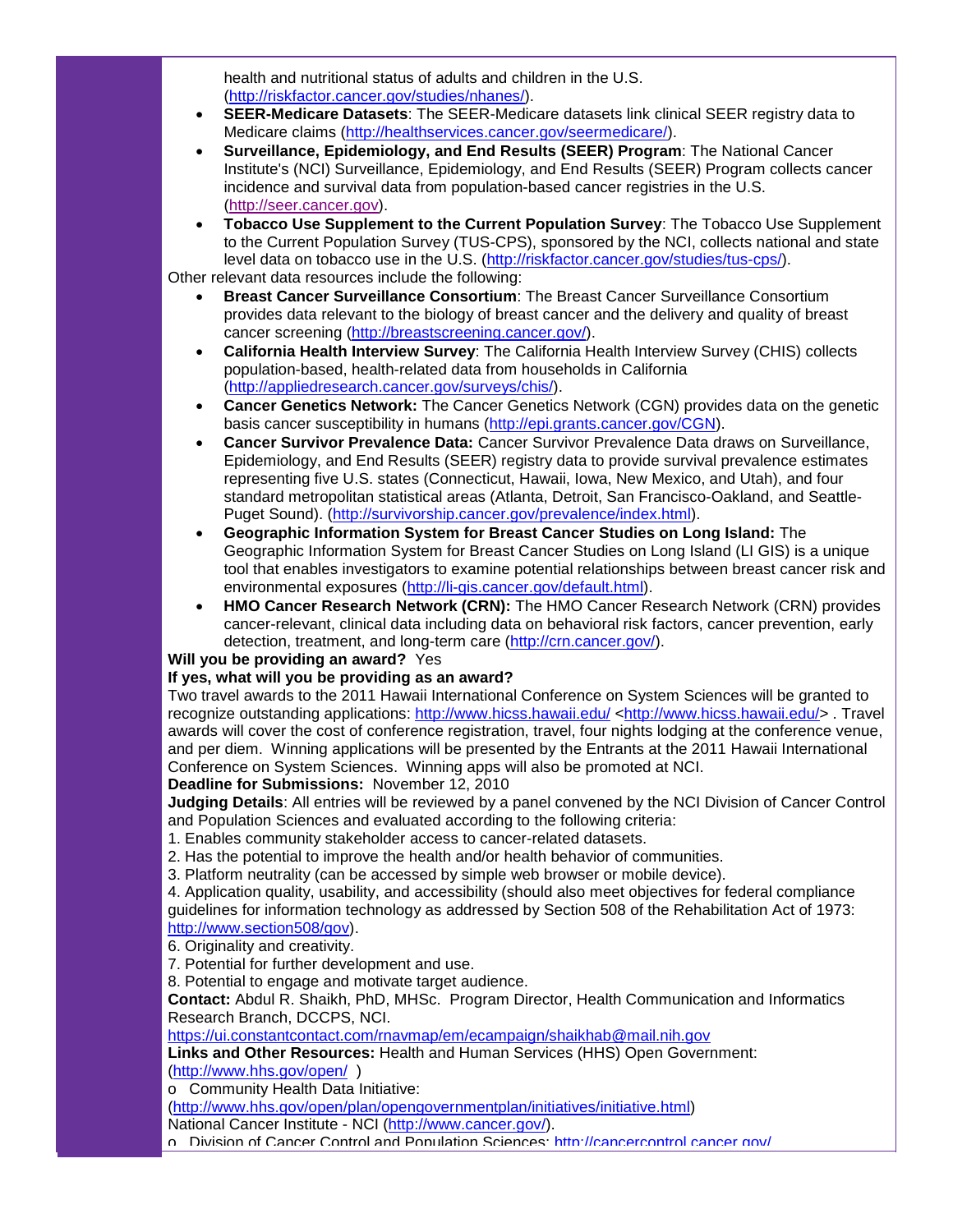- o Applied Research Program: [http://appliedresearch.cancer.gov/](http://r20.rs6.net/tn.jsp?llr=5gytkqcab&et=1103757641324&s=1&e=001-tkSpkuRugD77PxG30dIyby-kiq09fbdBNM78oTrvbRCgnFcFZ52h0gzZnc1za8BsAqGRpOWa5jf8wE4BtOYDQleuiVFSHHDB7ij9wEJpLkQ1GEvyDrmA9so2E0Wm2NG)
- o Behavioral Research Program: [http://dccps.nci.nih.gov/brp/](http://r20.rs6.net/tn.jsp?llr=5gytkqcab&et=1103757641324&s=1&e=001-tkSpkuRugBdUOuci3tulJh0162N8XqdJ9mG4_yoSlRbZJBKOpRvh5C-UllUtD2F51Ypvo5In-ye691SRevO2RpB-BCkpYs3BJlxfDl_f79pNFknVAALLQ==)

§ Health Communication and Informatics Research Branch: [http://cancercontrol.cancer.gov/hcirb/](http://r20.rs6.net/tn.jsp?llr=5gytkqcab&et=1103757641324&s=1&e=001-tkSpkuRugAajq3uxNb0h0N7HWcAMMhbHURPoTyLZmPMXU3udgzhwV44nQY--0cvNkMnEYD3kIpsT8_6cyH-HNTSAao-SwK2HaZ1PNauA0xt2jMYvlLH4Kd5nZ6yJhLp) [<http://cancercontrol.cancer.gov/hcirb/>](http://r20.rs6.net/tn.jsp?llr=5gytkqcab&et=1103757641324&s=1&e=001-tkSpkuRugAajq3uxNb0h0N7HWcAMMhbHURPoTyLZmPMXU3udgzhwV44nQY--0cvNkMnEYD3kIpsT8_6cyH-HNTSAao-SwK2HaZ1PNauA0xt2jMYvlLH4Kd5nZ6yJhLp)

- o Surveillance Research Program: [http://dccps.nci.nih.gov/brp/](http://r20.rs6.net/tn.jsp?llr=5gytkqcab&et=1103757641324&s=1&e=001-tkSpkuRugBdUOuci3tulJh0162N8XqdJ9mG4_yoSlRbZJBKOpRvh5C-UllUtD2F51Ypvo5In-ye691SRevO2RpB-BCkpYs3BJlxfDl_f79pNFknVAALLQ==)
- o Epidemiology and Genetics Research Program: [http://epi.grants.cancer.gov/](http://r20.rs6.net/tn.jsp?llr=5gytkqcab&et=1103757641324&s=1&e=001-tkSpkuRugDIsPnBT11bmxqmQg8TftzqEmL_2bqlNcgmFy2i9fQJ9fOlwBHKPVbUe1KKz1y1vFUA372CjvjcW9koSXxrF0QjWhg42lIKaS8mHTbaIOLY4g==)
- o caBIG® Cancer Biomedical Informatics Grid: [http://cabig.cancer.gov/](http://r20.rs6.net/tn.jsp?llr=5gytkqcab&et=1103757641324&s=1&e=001-tkSpkuRugBdVihFcOex4KpO4WaD8nkQb8k1xa0k5IQsLaxOnY-XmmjPJDg-VQIGa3M7O0Y6CS5-3E9plh2J3cwSAlXyRjgjPMr15L-w_6Y=)
- o NCI Office on Cancer Survivorship: [http://cancercontrol.cancer.gov/ocs/](http://r20.rs6.net/tn.jsp?llr=5gytkqcab&et=1103757641324&s=1&e=001-tkSpkuRugBMHuBwjtMi4CBTEShCkXaLgk5CsPd3spsTeAbTCADJKpTSJfx_P3LqOxj9gZlGV9BN_9oLdVQdKlLNugbafBckj7shnsTJVG758vzgmQyjD__ZxfFXHSd1)

o NCI Office of Communications and Education: [http://www.cancer.gov/aboutnci/office-of](http://r20.rs6.net/tn.jsp?llr=5gytkqcab&et=1103757641324&s=1&e=001-tkSpkuRugCZJmvW_KTjQob5m8XAzCpHDfZi9DoTr_dHSXJdtuSPnqZLyDe8MO6IpwNPvGrQBC2Czn78kdyCoaaSTyCeYy-Hv7JYOffjWmQxWz6N1LxFdx0j_DXN-ecxYlOf9JXnVtkO10zWX1sQZyF2qY0BXFIo)[communications](http://r20.rs6.net/tn.jsp?llr=5gytkqcab&et=1103757641324&s=1&e=001-tkSpkuRugCZJmvW_KTjQob5m8XAzCpHDfZi9DoTr_dHSXJdtuSPnqZLyDe8MO6IpwNPvGrQBC2Czn78kdyCoaaSTyCeYy-Hv7JYOffjWmQxWz6N1LxFdx0j_DXN-ecxYlOf9JXnVtkO10zWX1sQZyF2qY0BXFIo)

§ Making Health Communication Programs Work: [http://www.cancer.gov/pinkbook](http://r20.rs6.net/tn.jsp?llr=5gytkqcab&et=1103757641324&s=1&e=001-tkSpkuRugA9kp0VVDpTq8uTqOBzezBpufdivAWInWz1IeNY4B67NnFGcDPsSk7hPN_Eh5tzWs8Niy0q3sScC7v1lm-X903RB4uobamXrZ8ZjiWwkrA1bA==)

- · National Center for Health Statistics (NCHS): [http://www.cdc.gov/nchs/](http://r20.rs6.net/tn.jsp?llr=5gytkqcab&et=1103757641324&s=1&e=001-tkSpkuRugAQfAb_FA74bA8XgHCxBlCDiPqFvHrdemUDRfn4mLpNa0-dNS8csFiDrft4Bd92_7mN27cwATVA2Nf5hjUCcBbSwp50e6dTEFRxspS4XnyuSQ==) [<http://www.cdc.gov/nchs/>](http://r20.rs6.net/tn.jsp?llr=5gytkqcab&et=1103757641324&s=1&e=001-tkSpkuRugAQfAb_FA74bA8XgHCxBlCDiPqFvHrdemUDRfn4mLpNa0-dNS8csFiDrft4Bd92_7mN27cwATVA2Nf5hjUCcBbSwp50e6dTEFRxspS4XnyuSQ==)
- · Current Population Survey: [http://www.census.gov/cps/](http://r20.rs6.net/tn.jsp?llr=5gytkqcab&et=1103757641324&s=1&e=001-tkSpkuRugBKe0hdRlHyreVct9qFejpoDc5YLSUg_AfRU1bmdmMTcantJ3zp0awgWjSg7jA0s302XNDjCY7SqfI9lMwzGxNLSDlDtc9-yVOArTdNBl4Ulw==) [<http://www.census.gov/cps/>](http://r20.rs6.net/tn.jsp?llr=5gytkqcab&et=1103757641324&s=1&e=001-tkSpkuRugBKe0hdRlHyreVct9qFejpoDc5YLSUg_AfRU1bmdmMTcantJ3zp0awgWjSg7jA0s302XNDjCY7SqfI9lMwzGxNLSDlDtc9-yVOArTdNBl4Ulw==)
- · Centers for Disease Control and Prevention: [http://www.cdc.gov](http://r20.rs6.net/tn.jsp?llr=5gytkqcab&et=1103757641324&s=1&e=001-tkSpkuRugAG2LWzbPDnQ_YF23PjQFrmGOfb30Q_v6zFSTrnWTQpHRW57-SXNa8pPgX3Kh5lTj6urAT6yZtBhTjkqc6-AkzNyChvAurfX5Q=) [<http://www.cdc.gov>](http://r20.rs6.net/tn.jsp?llr=5gytkqcab&et=1103757641324&s=1&e=001-tkSpkuRugAG2LWzbPDnQ_YF23PjQFrmGOfb30Q_v6zFSTrnWTQpHRW57-SXNa8pPgX3Kh5lTj6urAT6yZtBhTjkqc6-AkzNyChvAurfX5Q=)

**Additional Terms and Conditions:** The following terms and conditions govern the submission of a technology by a submitting party ("Entrant") to the Enabling Community Use of Data for Cancer Prevention and Control Challenge (the "Challenge") sponsored by the Division of Cancer Control and Population Sciences of the National Cancer Institute (the "Sponsor") with offices at 6130 Executive Blvd., Rockville, MD 20892.

- 1. ELIGIBILITY.
- **1. Entrants.** Each Entrant must satisfy the following eligibility criteria:
	- The Challenge is open only to residents of the fifty (50) United States (plus the District of Columbia, Puerto Rico, the U.S. Virgin Islands, Guam, and American Samoa) who are at least 18 years old at the time of entry (or teams of eligible individuals), and corporations or organizations located in the United States (including the District of Columbia, Puerto Rico, Guam, American Samoa and the U.S. Virgin Islands).
	- Individuals submitting on behalf of corporations and nonprofit organizations must meet the eligibility requirements for individual Entrants. An individual may join more than one team, corporation or nonprofit organization. Employees of the National Cancer Institute and the judges or any other company or individual involved with the design, production, execution, or distribution of the Challenge and their immediate family (spouse, parents and step-parents, siblings and step-siblings, and children and step-children) and household members (people who share the same residence at least three (3) months out of the year) are not eligible to participate. The Challenge is subject to applicable federal regulations and laws. The challenge if void where otherwise prohibited by law. Participation constitutes the Entrant's full and unconditional agreement to these rules. Judges decisions are final and binding in all matters related to the Challenge. Eligibility for awards is contingent upon meeting the requirements described herein.

**2. Sponsor and Administrator.** The Sponsor makes all decisions related to the development, management, implementation and evaluation of entries to the Challenge.

**3. Challenge Submission Period.** The Challenge Submission Period begins on **September 21, 2010**, at 2:00 PM Eastern Standard Time ("EST") and ends on **November 12, 2010**, at 5:00 PM Eastern Standard Time ("EDT").

**4. Submission Requirements.** Submissions **must** be web and/or mobile communication technology software applications that use cancer-related data as described herein.

**In addition to the required use of cancer-related data,** submissions may optionally use any other data set(s) provided at [www.data.gov.](http://r20.rs6.net/tn.jsp?llr=5gytkqcab&et=1103757641324&s=1&e=001-tkSpkuRugB-PmN0iupGHwATSWOaada03fdtZ2DSGa0S0_HOF8SVJKWvVO-bMJZPv12Rbxdd-5LbgBa-1j4rm22fCxR7LMOkMYEOMAGjHjI=) Submissions need not include ALL data fields available in a particular dataset; however, inclusion of key metrics relevant to cancer prevention and control (e.g. metrics related to cancer prevention, screening, treatment, quality of life, morbidity, and mortality) are required. Applications that allow consumers to dynamically filter, sort, or otherwise manipulate data to make personalized choices are encouraged. Prototype and applications should meet objectives for federal compliance guidelines for information technology (see Section 508 of the Rehabilitation Act of 1973 for more information. [http://www.section508.gov/.](http://r20.rs6.net/tn.jsp?llr=5gytkqcab&et=1103757641324&s=1&e=001-tkSpkuRugBZeSsvSpWRle9OwwneVvUIEFfdA66zLpjGbczsBQ4rvVjDJr4hoClQy5EDaVtY61D02O1DbIon5WB3ntRG_mc_AwtmUl7lFhnMdHVDK1HJ7Q==) Submissions may be software tools for the web, personal computer, a mobile handheld device, console, or any software platform broadly available to the public. Submissions must be applications or tools that empower users to access, visualize, sort, mash, track, or otherwise better understand data in ways that will inform cancer-relevant user behavior. Submissions must be made available free of charge to the public for one year following the announcement of winners.

If the software tool is not accessible by the Judges for review purposes via the web with a URL, a link to a video of the working tool must be submitted. In such case, the Judges have the right to request access to the Submission to verify any criteria about the software tool. A Submission may be disqualified if it does not function as expressed in the video and/or text description. All Submissions must be submitted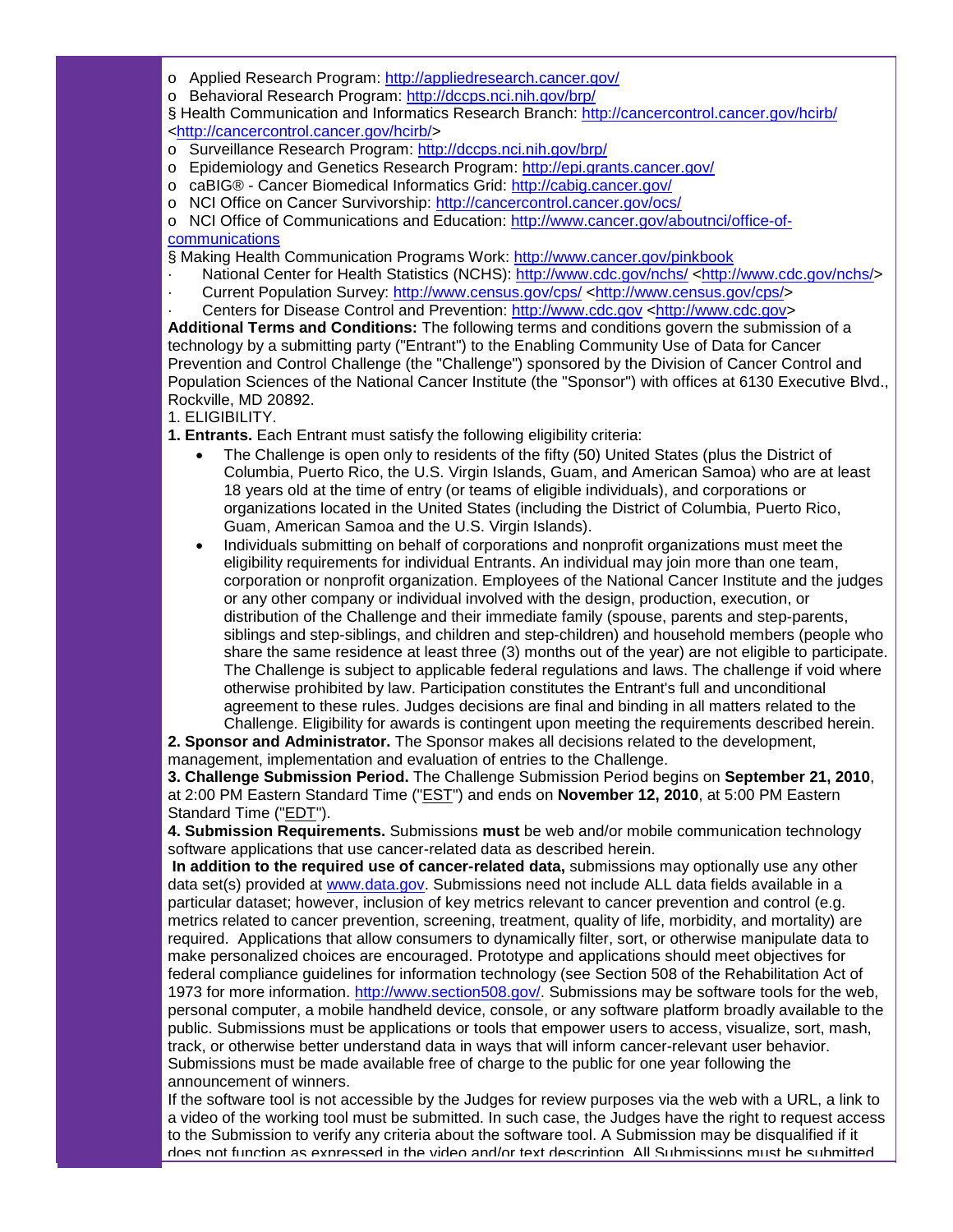for evaluation by November, 12, 2010 at 5:00 p.m. EST. Once a submission is submitted, the Entrant is prohibited from making any changes or alterations to the submission until the judging is final. The approximate date the judging will be complete in early December.

## **2. ENTRIES.**

By submitting an entry in response to the Challenge, each Entrant represents and warrants that (a) the Entrant is the sole creator of the entry, (b) the Entrant has not assigned intellectual property rights in the entry, or any portion thereof, to another person, (c) the entry does not violate any applicable law, (d) the entry does not infringe or violate intellectual property rights held by any third person; (e) entries comply with appropriate policies, procedures and protections for access to relevant data sets to ensure all privacy requirements, intellectual property considerations, and institutional/sponsor restrictions are met; (f) its use of data obtained from the Sponsor or Sponsor's partners will not allow the identification of an individual human subject from whom the Sponsor or Sponsor's partners obtained such data. By entering, each Entrant agrees to: (a) comply with and be bound by the Official Rules and the decisions of the Sponsor, and/or the judges which are binding and final in all matters relating to the Challenge; (b) release and hold harmless the Sponsor and affiliated companies from any claims, expenses, and liability, including but not limited to infringement of copyright, trademark, or other intellectual property rights, property damage, or death or personal injury arising out of or relating to the Challenge, (c) indemnify, defend and hold harmless the Sponsor and Administrator from and against any and all claims, expenses, and liabilities arising from or relating to participation in the Challenge.

#### **3. LICENSE.**

For purposes of showcasing opportunities to harmonize, visualize, and communicate data for cancer prevention and control, upon submission of their entry, Entrants grant the Sponsor, it's agents, and contractors, a royalty-free, non-exclusive, worldwide license to use, copy, and display publicly, the submitted materials for a period of one year after the public announcement of the winners of the Challenge.

## **4. LIMITATION OF LIABILITY.**

The Sponsors and the judges are not responsible for: (1) any incorrect or inaccurate information, whether caused by Entrants, printing errors or equipment or programming associated with the Challenge; (2) technical failures, including, but not limited to, disconnections in network hardware or software or phone lines, interruptions, or other malfunctions (3) unauthorized human intervention in any part of the entry process or the Challenge; (4) technical or human error which may occur in the administration of the Challenge or the processing of entries; or (5) any injury to persons or damage or property which may be caused by participation in the Challenge including, but not limited to, receipt or use or misuse of any award. If for any reason an Entrant's submission is confirmed to have been erroneously destroyed, deleted, lost, or otherwise corrupted, the Entrant's sole resolution is to submit another entry to the Challenge. No more than the stated number of awards will be granted.

## **National Institutes of Health**

#### **Loan Repayment**

## **Deadline: November 15, 2010, 8:00 p.m. Eastern**

The 2011 application cycle for the National Institutes of Health's Loan Repayment Programs is now open, and applications can be found online at [www.lrp.nih.gov.](http://r20.rs6.net/tn.jsp?llr=5gytkqcab&et=1103757641324&s=1&e=001-tkSpkuRugBQNeaHeNTepinyfKjI1LsbwZgvYObDamcW3MnUrSxujjM-j7xFTobzTCkr-zid6i3aBGBbPko_rdd-djDs-Q2alOmiVeClf8g=) The LRPs repay the outstanding student loans of researchers who are or will be conducting nonprofit biomedical or behavioral research, and opportunities are available in five research areas: clinical, pediatric, health disparities, contraception and infertility and clinical research for individuals from disadvantaged backgrounds. Applications will be accepted until 8:00 p.m. Eastern time on November 15, 2010. BENEFITS: New LRP contracts are awarded for a two-year period and repay up to\$35,000 of qualified educational debt annually. Tax offsets also are provided as an additional benefit. Participants may apply for competitive renewals, which are issued for one or two years. Undergraduate, graduate, medical school, and other health professional school loans qualify for repayment. An NIH grant or other NIH funding is not required to apply for or participate in the LRPs. ELIGIBILITY: Applicants must possess a doctoral-level degree (with the exception of the contraception and infertility research LRP); be a U.S. citizen, national or permanent resident; devote 20 hours or more per week to conducting qualified research funded by a domestic nonprofit, university or government entity; and have qualified educational loan debt equal to or exceeding 20 percent of their institutional base salary. AWARDS: Each year, nearly 1,600 research scientists benefit from the more than \$70 million NIH invests in their careers through the extramural LRPs. Twenty-six percent of awards are made to individuals within one to five years of receiving their doctoral degree. More than 75 percent of awards go to individuals within 10 years of receiving their doctoral degree. Approximately40 percent of new applications and 70 percent of renewal applications are funded.

For guidance on the application process and NIH Institute and Center (IC) research priorities, potential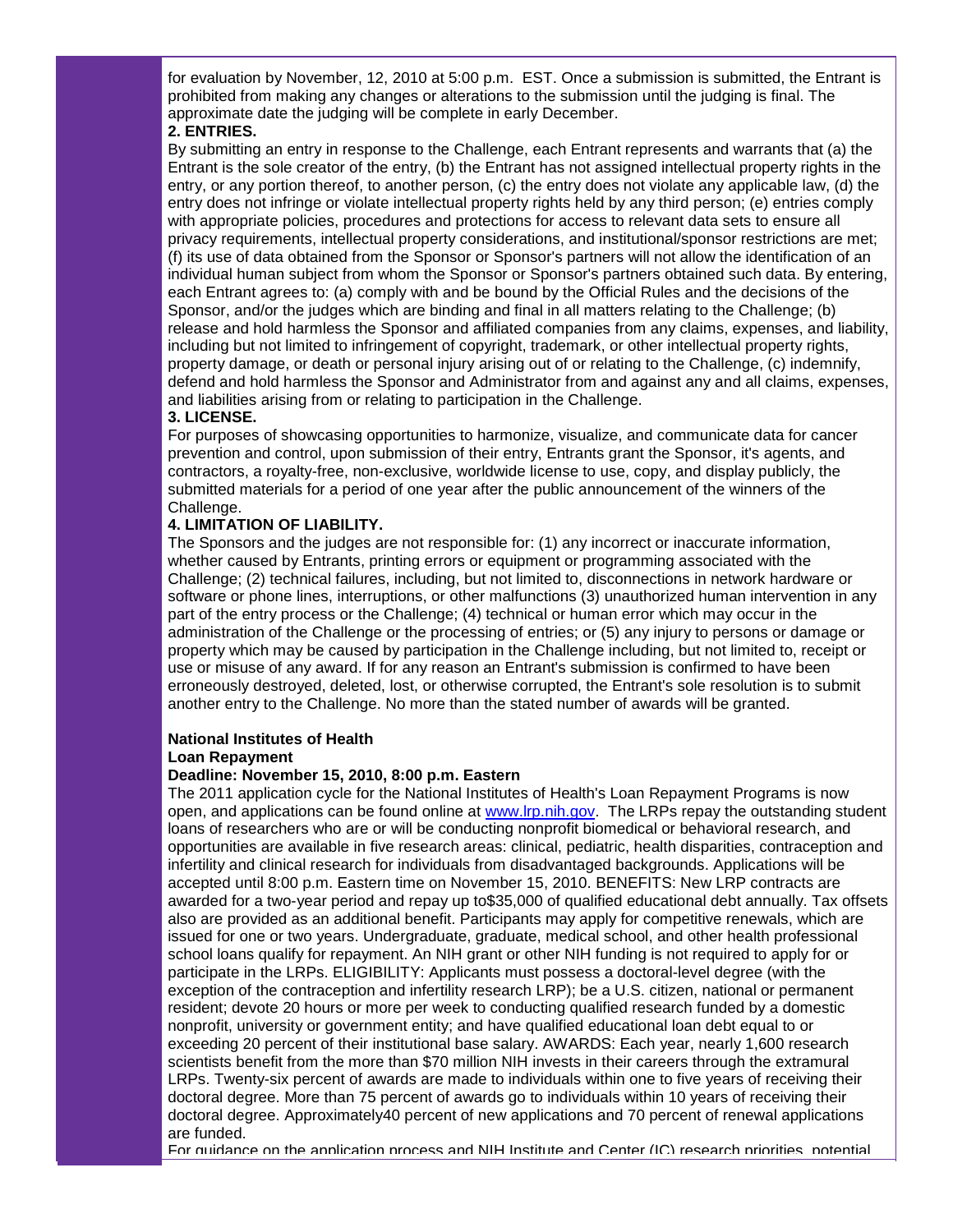applicants should review Tips for Completing a Competitive Application at

[http://www.lrp.nih.gov/pdf/0310\\_1\\_application\\_tips.pdf](http://r20.rs6.net/tn.jsp?llr=5gytkqcab&et=1103757641324&s=1&e=001-tkSpkuRugBKZdiCMWwtk71WjJyYXUaaYQTfQQan8g1-SbeQWgUuI41ZWzaIgqsghjT3Q980_8xzUmCO49VwXMF1Uty2QQfkCsuRnv8A9GudfYebtPdWuFxY7kH31FvKku4Kigi5JX6Bw9hSJPO_rA==) and contact an IC LRP liaison. The list of ICs and their liaisons can be found at [http://www.lrp.nih.gov/contact\\_us/contact\\_list.aspx.](http://r20.rs6.net/tn.jsp?llr=5gytkqcab&et=1103757641324&s=1&e=001-tkSpkuRugAyJeAIOPzUyzNsJ_iGHcLG2TN1ryoCl3YhZiqBa9V-vq0XHNpPCD9rr-mjV5L50wnOU57cXHErKJBB3vmQq4AkjoEQiUVbeTkcYCosLYIUsj4M8GAQq4G-mvZBB_uNQe1URZYdmrrHXw==) QUESTIONS? Visit the LRP website at [www.lrp.nih.gov](http://r20.rs6.net/tn.jsp?llr=5gytkqcab&et=1103757641324&s=1&e=001-tkSpkuRugBQNeaHeNTepinyfKjI1LsbwZgvYObDamcW3MnUrSxujjM-j7xFTobzTCkr-zid6i3aBGBbPko_rdd-djDs-Q2alOmiVeClf8g=) for more information and to access the online application. For additional assistance, call or e-mail the LRP Information Center at (866) 849-4047 or [lrp@nih.gov.](mailto:lrp@nih.gov) Also, receive application cycle updates through Twitter @NIH\_LRP or [www.twitter.com/NIH\\_LRP.](http://r20.rs6.net/tn.jsp?llr=5gytkqcab&et=1103757641324&s=1&e=001-tkSpkuRugBCRDhLvXxzT5kshLfPWVbaNljIi1mkfgnNzhbTsyTOSGUaN0PHpWlJ4aCHXsjDpmFDk_NtiInPbl4lM7b4sJeTzGJLC8Aqf_hayEXN4HHvXg==)

#### **National Institutes of Health Enhancing Peer Review Major changes for grant applicants!**

Shorter page limits ... restructured forms ... new instructions For application submissions due on or after January 25, 2010, the time is now to **find out how - [http://enhancing-peer-review.nih.gov/restructured\\_applications.html.](http://r20.rs6.net/tn.jsp?llr=5gytkqcab&et=1103757641324&s=1&e=001-tkSpkuRugAlVUtPjcXOOSunR9iIHgK_vCajKeq3HbNXXP0fyM6ULE3FYVyDidVt7oWK8wj6N6Jis9U8IPwXEwcR4D62s20WNSG8qgl5GgZmFOawP0OfflaAvfuGFbBlfO38zh9pfKufwEqHhI7SupcR4Fycb_yniRJT86WFgLs=)**

## **NIH Regional Seminars on Program Funding and Grants Administration**

[http://grants.nih.gov/grants/seminars.htm#presenter](http://r20.rs6.net/tn.jsp?llr=5gytkqcab&et=1103757641324&s=1&e=001-tkSpkuRugB5fODNM7zI3yYrIbgC2IWZdq6ct0BXlmr13iZ65IPOBsVIIjgjd1_3FR4XLccA9vXCQ026gdFVd9p-RltDwMyid3zi93LRAMCnA6ssyK_raUr4Nh_6_LtRTcygCAkQozQA-_WOmmXIxg==)

2011 Locations Announced!

Each year, the Office of Extramural Research (OER) sponsors two NIH Regional Seminars on Program Funding and Grants. These seminars are intended to help demystify the application and review process, clarify Federal regulations and policies, and highlight current areas of special interest or concern. The seminars serve the NIH mission of providing education and training for the next generation of biomedical and behavioral scientist. NIH policy, grants management, review and program staff provide a broad array of expertise and encourage personal interaction between themselves and seminar participants. The seminars are appropriate for grants administrators, researchers new to NIH, and graduate students. OR, consider having NIH come to your institution: [http://grants.nih.gov/grants/presenter.htm](http://r20.rs6.net/tn.jsp?llr=5gytkqcab&et=1103757641324&s=1&e=001-tkSpkuRugCOVeofjLHrEoqm7sZ5pQWVSN4nydVUNY3CiftH1PrVqLz41Y_9eR5_XnEQVHKoF1fr2Lh2prE_ZW6sV9ctGpGb-__jvwk8zXnnPw-tooHybuUpdA90QZe7wnOAUGnaJDk=) .

**[back to top](#page-0-2)**

## <span id="page-7-0"></span>**CALL FOR SUBMISSIONS**

## **Call for Comments -- National Institutes of Health Draft Strategic Plan for NIH Obesity Research**

**Deadline: October 14, 2010**

Inputs are invited on a strategic planning effort for obesity research. The NIH Obesity Research Task Force has been developing an updated Strategic Plan for NIH Obesity Research, to reflect the rapid progress in obesity research and new scientific opportunities that have emerged in the years since NIH published its first Strategic Plan for research in this important area. The new draft Strategic Plan will be available for scientific and public comment on the Internet for a one-month period, beginning on September 14, 2010. We hope that you will visit the website to read the draft Strategic Plan, at [http://obesityresearch.nih.gov/About/strategic-plan.htm.](http://r20.rs6.net/tn.jsp?llr=5gytkqcab&et=1103757641324&s=1&e=001-tkSpkuRugAlyfK1UxAkJBm72wZFoPvZ7PPq11VfYTMe9uEJ4KlWpzKvSsoGyeSKQSp0FZHthqrl6IgNrPqyxOzsqk6WnItv1-eQstOejVC2fySAAVvrPf7Y5i_iFP_ZEpY6WwhXaWz5uaTyUzJRXfNtnI7AIk9t) There is a special e-mail address on the website for sending comments on the draft. Please also forward this information to anyone else to whom it may be of interest.

**Call for Proposals - National Institutes of Health 4th Annual NIH Conference on the Science of Dissemination and Implementation: Policy and Practice Bethesda North Marriott Hotel & Conference Center 5701 Marinelli Road Bethesda, MD March 21-22, 2011 Deadline: November 12, 20190, 5:00 p.m. Pacific Time**

To meet the goal of the conference-to stimulate conversation among researchers and experts in the field-the conference will include Panels of scientific leaders, and include Think Tanks in addition to traditional Plenary Sessions, Concurrent Oral Presentation Sessions and Poster Sessions. Sessions will be structured to encourage interaction and networking between participants. Applicants are encouraged to submit abstracts for oral presentations/panels, posters, and think tanks (which applicants will lead). For proposal submission instructions and to register for the conference, please [click here](http://r20.rs6.net/tn.jsp?llr=5gytkqcab&et=1103757641324&s=1&e=001-tkSpkuRugCJGg1Uep_ixG7a0vSLyovUg5nogFQLUD-hpFHnbnupP9qHImaSe2hYMtrTTH6vV2eHgo2MKD2GWQ6iuhEnr4bprtmvXzlBY6NpDf2QHVgJpKp-7XWM5l6MTtdQ-tab8o0jZ35v2iyjuzaVjWP66tO-) or visit [http://conferences.thehillgroup.com/obssr/DI2011/index.html.](http://r20.rs6.net/tn.jsp?llr=5gytkqcab&et=1103757641324&s=1&e=001-tkSpkuRugCJGg1Uep_ixG7a0vSLyovUg5nogFQLUD-hpFHnbnupP9qHImaSe2hYMtrTTH6vV2eHgo2MKD2GWQ6iuhEnr4bprtmvXzlBY6NpDf2QHVgJpKp-7XWM5l6MTtdQ-tab8o0jZ35v2iyjuzaVjWP66tO-)

**Call for Submissions -- CES4Health.info Diverse products of CBPR focused on immigrant and refugee health for themed edition of**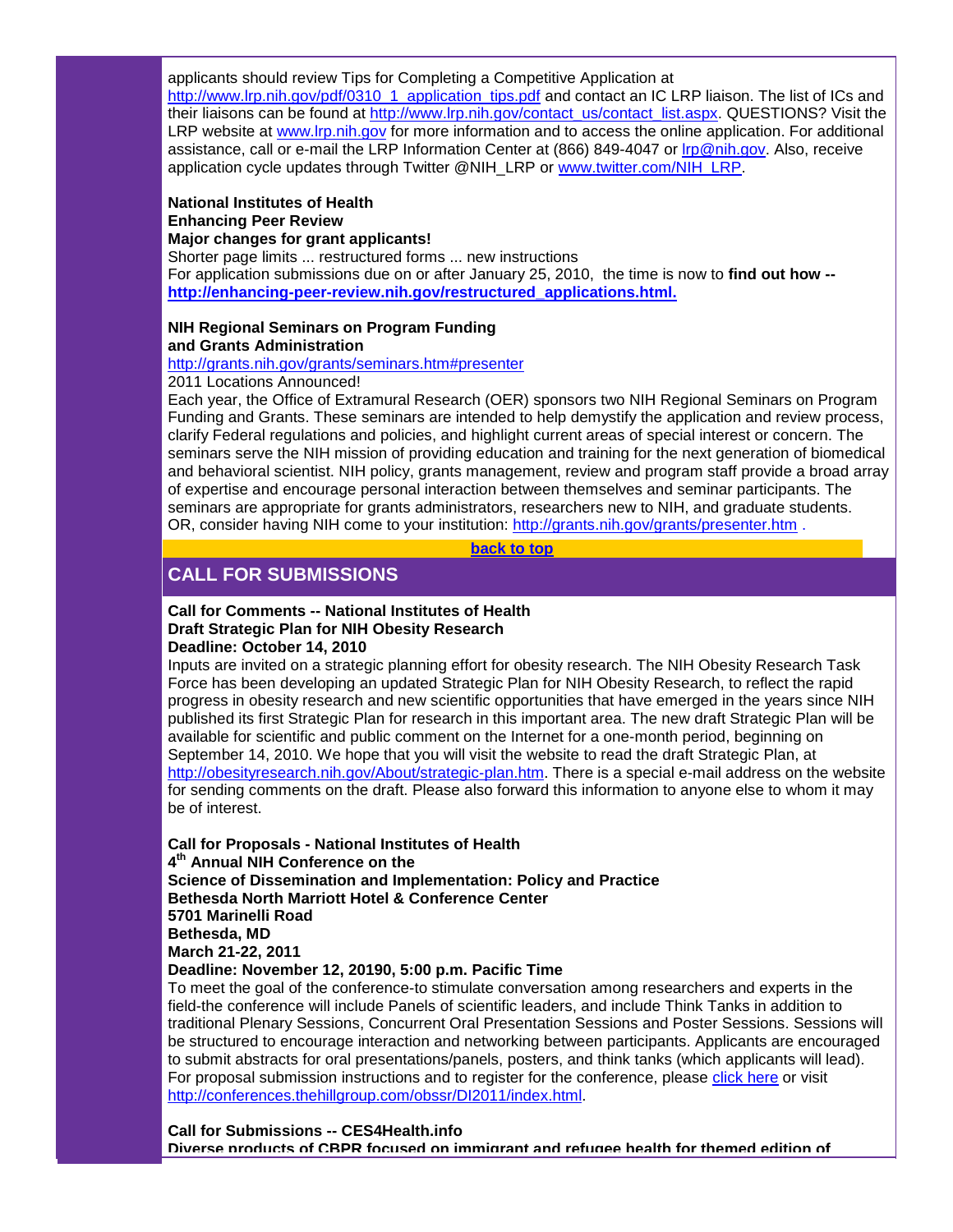## **[http://CES4Health.info/!](http://r20.rs6.net/tn.jsp?llr=5gytkqcab&et=1103757641324&s=1&e=001-tkSpkuRugB0jMjbbEfyCc03wHAigX5sXqyLRZjK6DM5PJ240wIinJl0InFFy4tFta08VOOq4Co1ji3hMep0g9IurOlI19h8eidOQMt7lLA=)**

## **Deadline: December 1, 2010**

CES4Health.info is an exciting new online mechanism for peer-reviewed publication and dissemination of products of CBPR that are in forms other than journal articles, including photovoice exhibits, policy briefs, toolkits, training manuals, videos and more. We encourage members of the CHSP community to submit products for review and apply to be a peer reviewers. Submissions are considered at any time, but those for the themed edition must be received by Dec 1

#### **Call for Papers -** *Health Psychology* **Special Series on Health Disparities Deadlines: January 15, 2011 and February 15, 2011**

Based on your work in health disparities, we wanted to let you know about a new Special Series on Health Disparities that we are initiating for Health Psychology. We will publish special sections, 2-3 times a year, each consisting of 3-4 papers on a specific theme (e.g., socioeconomic status, immigration and health, disparities related to specific conditions or settings). Empirical papers are preferred although theoretical or review papers will also be considered if they make a unique contribution to understanding disparities. The goal of this special series is to encourage research that seeks to explain or address disparities, not merely to report serendipitous differences among groups. Papers across the lifespan, including pediatric samples, are encouraged. If you have papers that fit this call, we hope that you will consider sending them to us for consideration. We also hope that you will distribute the attached flyer to colleagues who may have relevant papers. There are two themes for 2011:

1). Infectious Diseases. Papers for this special series should focus on emerging public health issues such as hospital superbugs, the H1N1 pandemic, and common infections that have wide health implications (e.g. cytomegalovirus), but excluding infections that are primarily sexually transmitted (e.g., HIV, HPV). Examples of relevant topics include but are not limited to: social determinants of infection prevalence/incidence, predictors of protective behaviors (e.g. hygiene, vaccine uptake), and biopsychosocial mechanisms relevant to infectious disease susceptibility. The deadline for submitting papers for this special series is **January 15, 2011**.

2). Cancer. Papers for this special series should focus on explaining or intervening in an area of cancer disparities. Examples of relevant topics include but are not limited to: randomized clinical trials designed to impact prevention or treatment behavior, interactions among genetic and behavioral aspects in diagnosis and treatment, methods to facilitate recruitment to and participation in cancer treatment clinical trials, and factors related to obtaining informed consent for use of biospecimens among diverse groups. The deadline for submitting papers for this special series is **February 15, 2011**.

Authors should contact Anne Kazak, Ph.D. [kazak@email.chop.edu](mailto:kazak@email.chop.edu) and Elizabeth Klonoff, Ph.D. [eklonoff@sunstroke.sdsu.edu](mailto:eklonoff@sunstroke.sdsu.edu) for Cancer papers or Jos Bosch [j.a.bosch@bham.ac.uk](mailto:j.a.bosch@bham.ac.uk) for infectious disease papers to discuss potential manuscripts. Papers should be prepared in full accord with the Health Psychology Instructions to Authors and submitted through the Journal portal. All submissions will be peer reviewed, with 3-4 selected for publication in the special section. Some papers not included in a specific special section may be accepted for publication in Health Psychology as regular papers. Please indicate in the cover letter accompanying your manuscript that you would like to have the paper considered for the Special Series on Health Disparities.

#### **[back to top](#page-0-2)**

## <span id="page-8-0"></span>**CAREER DEVELOPMENT**

#### **Call for Reviewers - Health Resources and Services Administration (HRSA) [http://www.hrsa.gov/grants/reviewers](http://r20.rs6.net/tn.jsp?llr=5gytkqcab&et=1103757641324&s=1&e=001-tkSpkuRugDHqDkMWZAz2eAEnlLXoK7pB7qPLV6ElVhG8Hsa2_JXZEiOW4DiqZSTTfJQqN1jSfQuRrA6F2ws7Vm7EH1iFWXR5wJvWELBGb4kDx7mhAYVux62WSK-DOh6)**

Consider Becoming a HRSA Grant Reviewer! We are looking for doctors, dentists, nurses, pharmacists, nutritionists, medical/health educators, health researchers, psychologists, social workers, health administrators, allied health providers, economists, physician assistants, patient navigators, health facility architects and engineers, and others with experience in health care. Learn more -- read a letter from the Administrator. HRSA needs new and experienced grant reviewers with expertise in

- \* Health professions training
- \* HIV/AIDS
- \* Maternal and child health
- \* Organ transplantation
- \* Primary care for underserved people
- \* Rural health

Grant reviewers help HRSA select the best programs from competitive groups of applicants. Reviewers are chosen for specific grant programs, based on their knowledge, education and experience. Grant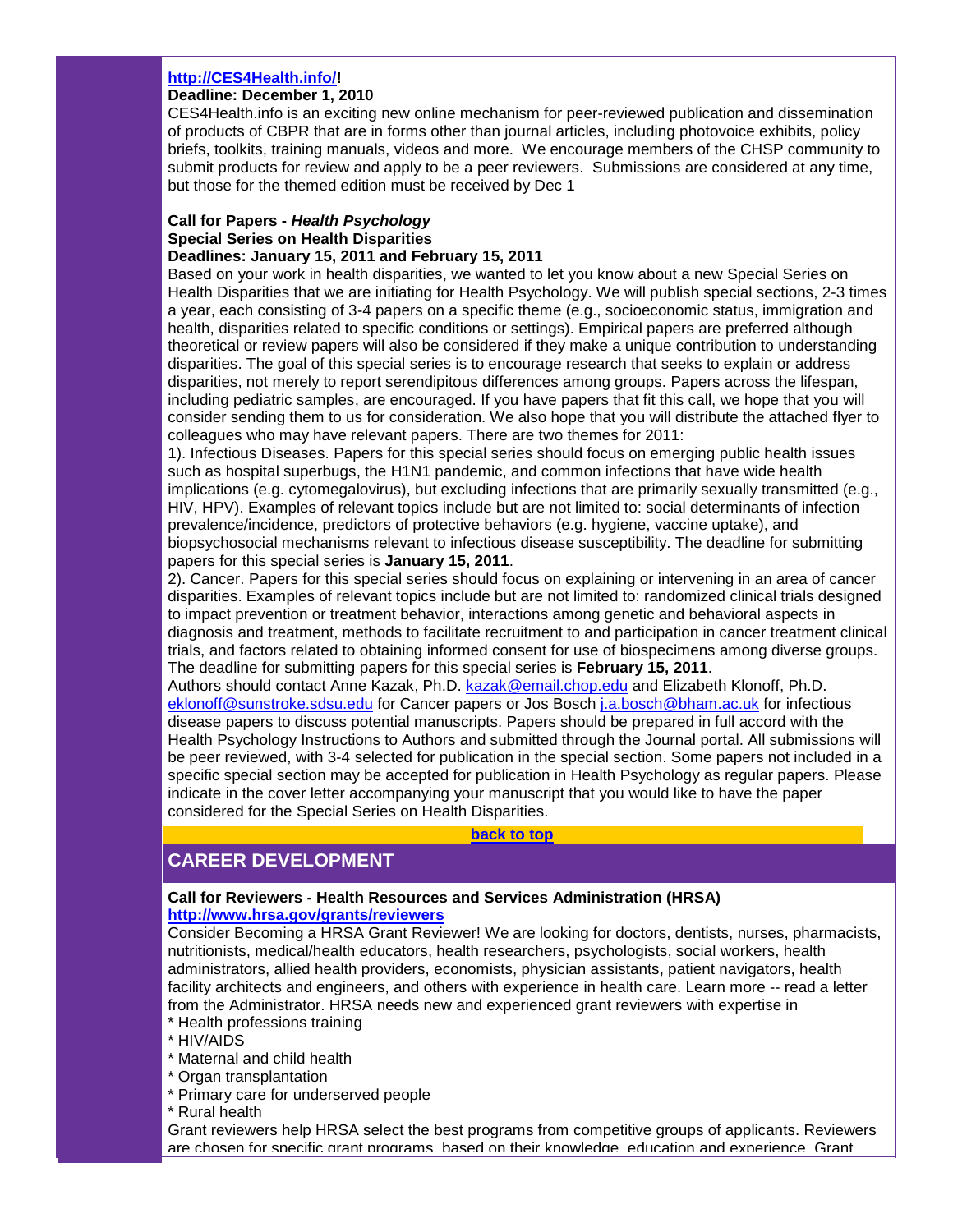review panels are selected to reflect diversity of ethnicity, gender, experience and geography. Reviewers use their expertise to objectively evaluate and score applications against published evaluation criteria. Reviewers gain understanding of the grant-making process while enjoying the opportunity to network with colleagues. HRSA grant reviews usually are held in the Washington, DC metropolitan area and last for 3 to 5 days. Some reviews are conducted via teleconference or field reader reviews (a type of objective review approach where reviewers independently review applications from where they are based, with no group discussion of the applications). HRSA makes all logistical arrangements and pays for travel expenses and other costs. Each reviewer receives an honorarium.

## **Call for Papers - Maternal and Child Health Journal Deadline: September 10, 2010**

We are putting together a supplement for submission to the Maternal and Child Health Journal, devoted to national, regional and state-level analyses of the 2007 National Survey of Children's Health (NSCH). If you are interested in contributing to the articles for this proposed supplement, please contact either Drs. Michael Kogan [\(mkogan@hrsa.gov\)](mailto:mkogan@hrsa.gov) Reem Ghandour [\(rghandour@hrsa.gov\)](mailto:rghandour@hrsa.gov) or Ashley Schempf [\(aschempf@hrsa.gov\)](mailto:aschempf@hrsa.gov). At this point, only a proposed title, authorship list, and up to one page outlining your research are required, however data analysis results are welcome. Please send this information by September 10, 2010. The submissions will be evaluated based on contributions to the literature, soundness of proposed methods, and level of analysis (national, regional, or state). We would also welcome proposals that examine time trends and their determinants between the 2003 and 2007 National Surveys of Children's Health. We will contact you within two weeks if your topic has been selected, and a schedule for completing the manuscripts will be determined. Sponsored by the Health [http://www.mchb.hrsa.gov/](http://r20.rs6.net/tn.jsp?llr=5gytkqcab&et=1103757641324&s=1&e=001-tkSpkuRugA6p_qCyD1PKBC31C7RqdUvoMYMwrsVx8nn-gyAHcAMhmEj-gmFKj27rYhPrx_ALw4IkMWXbFI8squOvsymrBFOaRHWsZYYS8OL3zqSROLK-w==) Resources and Services Administration's Maternal and Child Health Bureau, the 2007 NSCH is the second such survey to be conducted and examines the physical and emotional health of children ages 0-17 years of age. Special emphasis is placed on factors that may relate to wellbeing of children, including medical homes, family interactions, parental health, school and after-school experiences, and safe neighborhoods. The survey includes data for 91,642 children (about 1,700 per state). The data can be accessed either through: [http://www.nschdata.org/Content/Default.aspx](http://r20.rs6.net/tn.jsp?llr=5gytkqcab&et=1103757641324&s=1&e=001-tkSpkuRugAuq_2W1mrUkEn8KRts7h5LSq9ShnNuUeAd9B06fe5MLLWo_6uTWWlmsaR95vBuQqKtPhPHukb3ieABrl2Ho3adLnbPAoK67VPL1439-uw2BJOO-TN70g3T6v3txb74tak=) or [http://www.cdc.gov/nchs/slaits/nsch.htm.](http://r20.rs6.net/tn.jsp?llr=5gytkqcab&et=1103757641324&s=1&e=001-tkSpkuRugAtDS2zUFJGTpOvty9u07rtSPyenABBmL8pydOEzE76wd3hyNZVS2tRFkC0yUNKPN8m89c0j80c4m3YH_IaHag793nAFh9JIeD7KeSjbLa5d7Ns1Bc6zkgMRlXP6UuVXlk=) If you work in a state or local MCH department, the Health Resources and Services Administration's Maternal and Child Health Bureau and the Centers for Disease Control and Prevention are sponsoring a program to assist people with writing manuscripts for publication. If your topic is chosen, and would like assistance in preparing a manuscript on state-level data from this data set, please contact Michael Kogan.

## **Call for Nominations - Kellogg Fellows Leadership Alliance (KFLA) Matusak Courageous Leadership and Ray Gatchalian Spirit of Leadership Awards Deadline: September 15, 2010**

Every two years the KFLA uses its Forum to honor two individuals for their leadership. Through these awards we endeavor to recognize models of courageous leadership, both within our alumni network and the broader communities in which Fellows are active. Nominations for both the "Courageous Leadership Award" and the "Spirit of Leadership Award" are being accepted through September 15, 2010. Download the forms and nominate someone today!

#### **Call for Abstracts -- African Regional Conference on Community University Partnerships and Community Based Research Cheikh Anta Diop University**

**Dakar, Senegal March 25-26, 2011,** 

**Deadline: September 30, 2010**

The Cheikh Anta Diop University of Dakar (UCAD) in collaboration with The Community University Partnership Programme (CUPP) at the University of Brighton and the Sub-Saharan Africa Participatory Research Network (REPAS) are organizing a conference on Community University Partnerships. The conference will take place at the UCAD II Conference Center, Cheikh Anta Diop University Dakar in Senegal and will be presided over by the Senegalese Head of State, his Excellency President Abdoulaye Wade. Aim: The purpose of the conference is to bring together students, scholars, civil society organizations and local communities to exchange experiences and practices of communityuniversity partnership activities with a focus on the Africa region. The conference forms part of a joint British Council funded project on Student Community Engagement for Employability and Entrepreneurship with concrete examples from the Africa Region. Themes: Within the broad theme of Community University partnerships we invite traditional academic papers, policy and practice papers and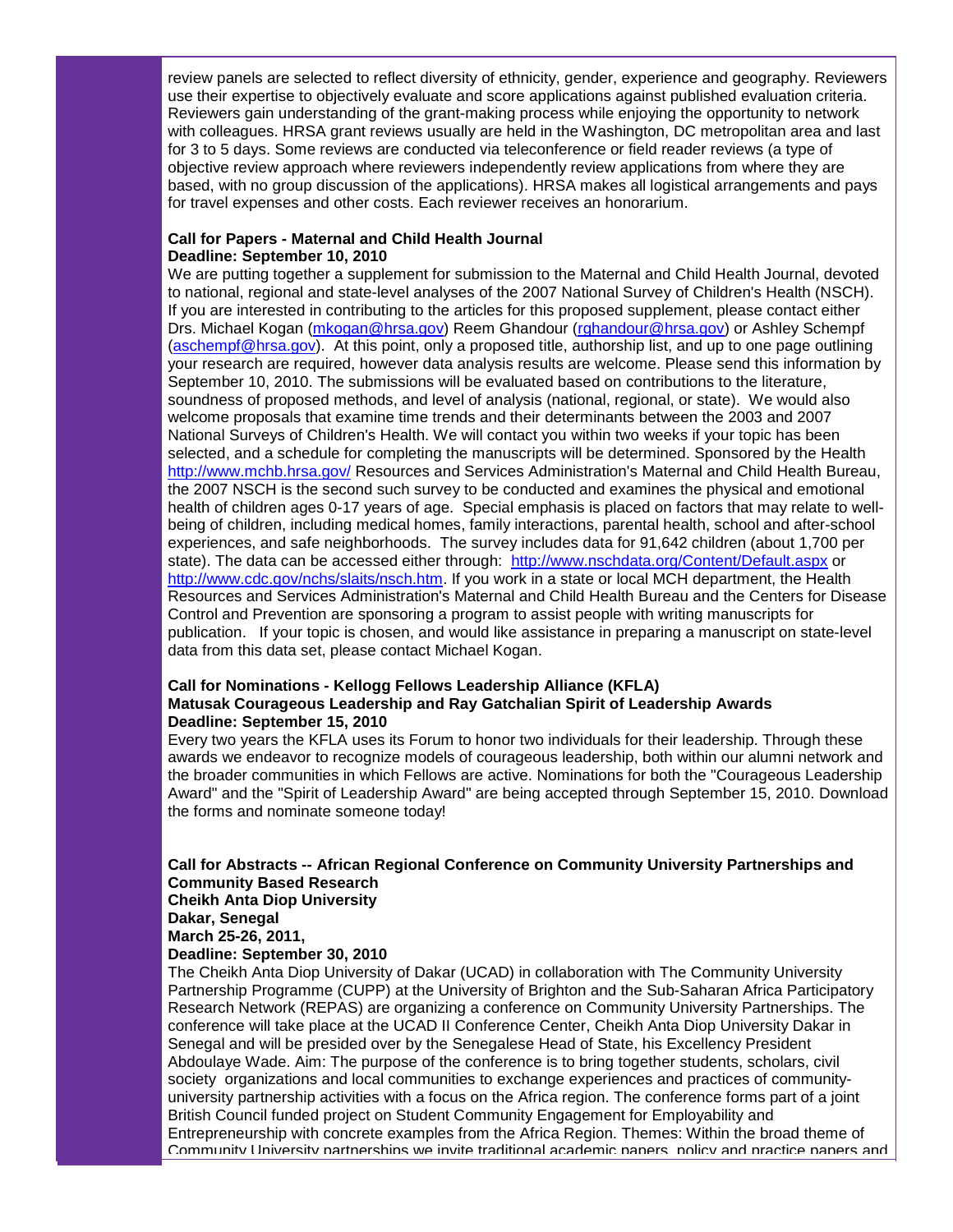demonstration projects related (although not necessarily limited) to the following settings and subthemes:

- \* Students participation and involvement in local empowerment programmes;
- \* Implementation of Students Research Projects in local Communities;
- \* Societal impact of student research projects in local communities;
- \* Lessons learnt from student-community interaction;
- \* Adult Education and Development in Africa;
- \* Universities and Development.

Guidelines for abstracts: Presenters are asked to submit a 300-word abstract of their presentation by September 30th 2010. The abstract should also indicate the relation of the presentation to the above themes, as well as the format of the presentation. We particularly encourage joint submissions from academics and community practitioners or from students who have participated in community university activities. Abstracts can be submitted in English or French. Please, send your abstract as a Word attachment including a short bio to: [kane\\_lamine@hotmail.com;](mailto:kane_lamine@hotmail.com) subject line: UCAD-CUPP Regional Conference/ Call for Papers Sessions. All sessions will last 90 minutes and will be designated in four categories:

- \* Workshops
- \* Dramatic presentations
- \* Paper/project presentations
- \* Roundtables

Workshops - The goal of a participatory, experiential workshop is the involvement of workshop participants in a discussion or other exercise designed to learn, communicate, debate, etc. We encourage workshops that are led jointly by academic and community based colleagues. Workshop presentations should be limited to the first 30 minutes of the workshop period and proposals should indicate how leaders intend to involve others in discussions or activities.

Dramatic presentations - This category includes a variety of dramatic representations, including theatre, video, poetry, role-playing, music, or a combination of different genres. The session should allow audience participation, be it during the performance (e.g. forum theatre) or after it.

Paper/Project Presentations - These sessions are designed for people to present their research, projects, ideas, accomplishment and failures. It could be a description of a project, a completed research, a study in progress, or a theoretical discussion. Qualifying presentations will be grouped together based on subject, geography or other thematic considerations by the committee. Each session will have 2 presentations of 20 minutes each, with approximately 50 minutes for Q&A and discussion. Roundtables - Roundtables rely prominently on the ideas of four or five panellists, facilitated by a moderator. Adequate time should be allotted for audience participation and Q&A, but it need not be the primary focus, as in a participatory workshop. Priority will be given to panels that reflect diversity of opinions, backgrounds and geography. Submission of papers: Presenters who would like their papers to be considered for inclusion in a post-conference publication are asked to send their paper before December 30th 2010. Papers should not exceed 3,500 words (excluding references). All papers will be subjected to an anonymous, full refereeing process before publication. For more information, visit [http://bit.ly/aznUOU](http://r20.rs6.net/tn.jsp?llr=5gytkqcab&et=1103757641324&s=1&e=001-tkSpkuRugCx_IglzsytTrwA3LFdIzduXHqXAYWMuFgwpa0tdgmlsN4X1XjioTRg1logYPk0gNv_nblYjrsgpKo2skbDtATcpN-hChxIBxQ=)

## **Call for Papers - American Journal of Public Health Science and Policy Issues in Environmental Justice Deadline: October 1, 2010**

The American Journal of Public Health (AJPH) intends to publish a theme issue on the science of environmental justice and health disparities and the policy applications of science to address environmental justice. Papers are invited on the following topic areas: state of the science and knowledge on factors that contribute to environmental injustice and environmental health disparities in minority, low income and tribal populations. We also invite original research papers featuring the contributions of social context to differential environmental exposures in vulnerable populations, community or population group vulnerability to environmental hazards, and risk/health impacts resulting from environmental exposures. Other topics of interest are analytic and decision-making tools and frameworks for incorporating environmental justice into environmental health policy. Case studies of successful incorporation of environmental justice principles in environmental decision making, integrated strategies in research and policy to develop effective interventions, or other promising practices are also invited. All selected authors are encouraged to consider the different categories of manuscripts as indicated on the AJPH website.

All manuscripts will undergo the standard peer review process by the AJPH editors and peer referees as defined by AJPH policy. Manuscripts will be due to the Journal on October 1, 2010, and can be submitted at http://submit.aiph.org. For more information about this supplement, please contact the guest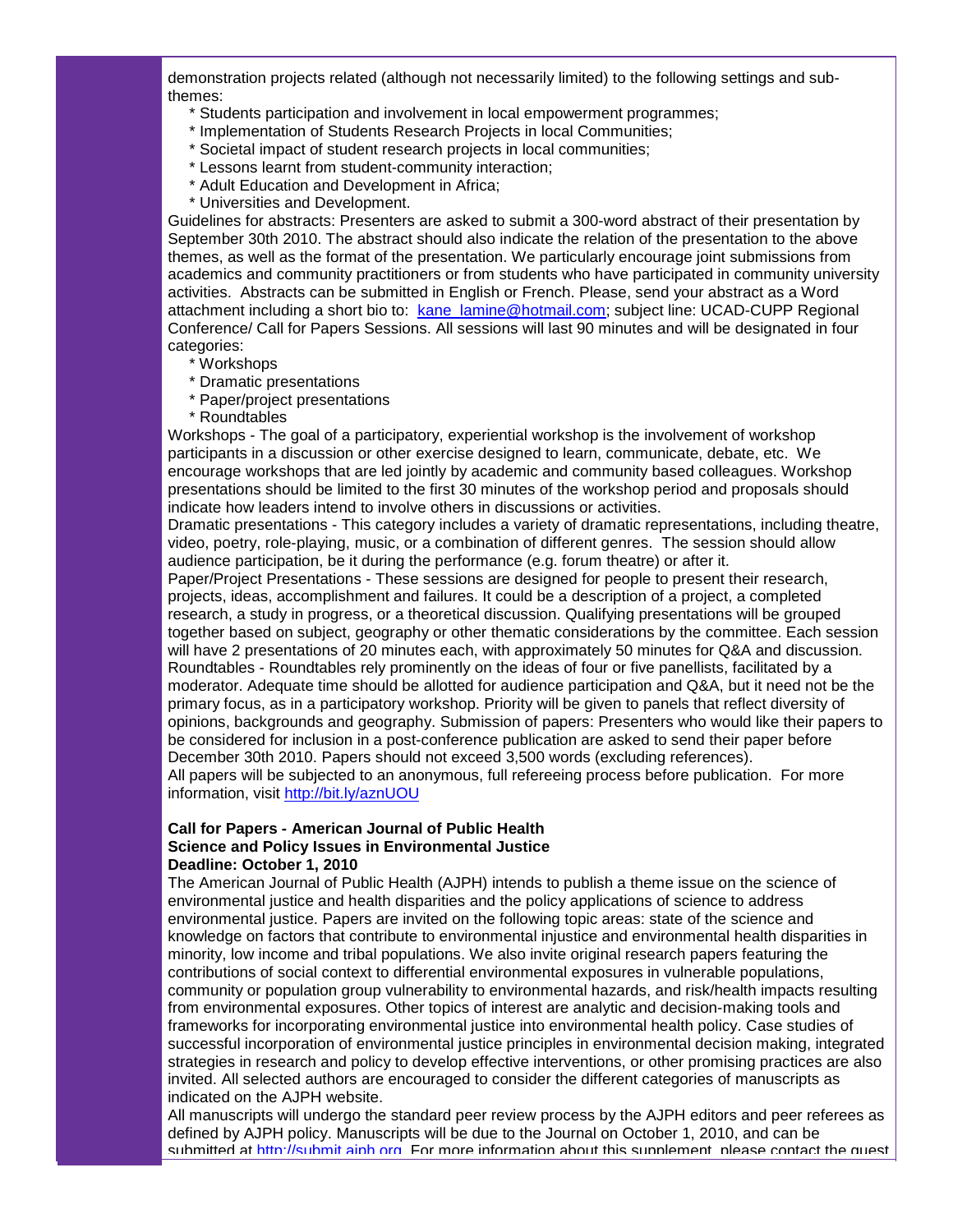editors at [Symposiumpapers@epa.gov.](mailto:Symposiumpapers@epa.gov) Guest Editors: Devon Payne-Sturges, DrPH, National Center for Environmental Research, US Environmental Protection Agency; Onyemaechi Nweke, DrPH, Office of Environmental Justice, US Environmental Protection Agency; Irene Dankwa-Mullan, MD MPH,National Institutes of Health, National Center on Minority Health and Health Disparities.

**Call for Workshops -- 2011 National Farmworker Health Conference Manejo del Crecimiento (Managing Growth): Migrant Health Programs and Partners Delray Beach Marriott, FL May 11-13, 2011 Deadline: October 1, 2010 Submit Workshop Proposal**

Conference Overview: Health care reform will bring many changes to the health care system and will lead the way for a transformation of how health care is delivered in the United States and the territories. Community, migrant, homeless, and public housing programs will be looked upon to expand services for 45 million patients by 2015. This unprecedented growth under health care reform will require that migrant health programs are aware of the opportunities, the challenges, and the paths to managing growth for their organizations, their patients, and their communities. We at NACHC are planning a 2011 National Farmworker Health Conference that will assist the migrant health community meet those challenges. We invite you to join us in our efforts and submit workshop proposals on the following topics and others that you may find of relevance to the migrant health programs and migrant and seasonal farmworker populations:

Program Specific

Health Care Reform (HCR)

Portability

Funding Opportunities

Shortage designation

**Pesticides** 

Occupational Saftey Health Administration (OSHA)

U.S. Department of Agriculture Programs(USDA)

Medicaid/Children's Health Insurance Program (CHIP)/Medicare

National Advisory Council on Migrant Health

Medical Homes/Accountable Care Organizations

Farmworker (FW) program partners/advocacy

Operations Specific

EHR meaningful use

Planning for growth - successful applications (migrant)

Integrated delivery services

**Outreach** 

Community Health Worker (CHW)/Promotoras

**Accreditations** 

Board

Migrant Health (MH) 101

Clinical

Performance measures

Health Plan

**Telehealth** 

Delivery models

Behavioral/substance abuse

Population Disease management

Submission Deadline: The deadline for the final round in the Call for Workshops for the 2010 National Farmworker Health (Farmworker) Conference is October 1, 2010. Submission Process: To submit your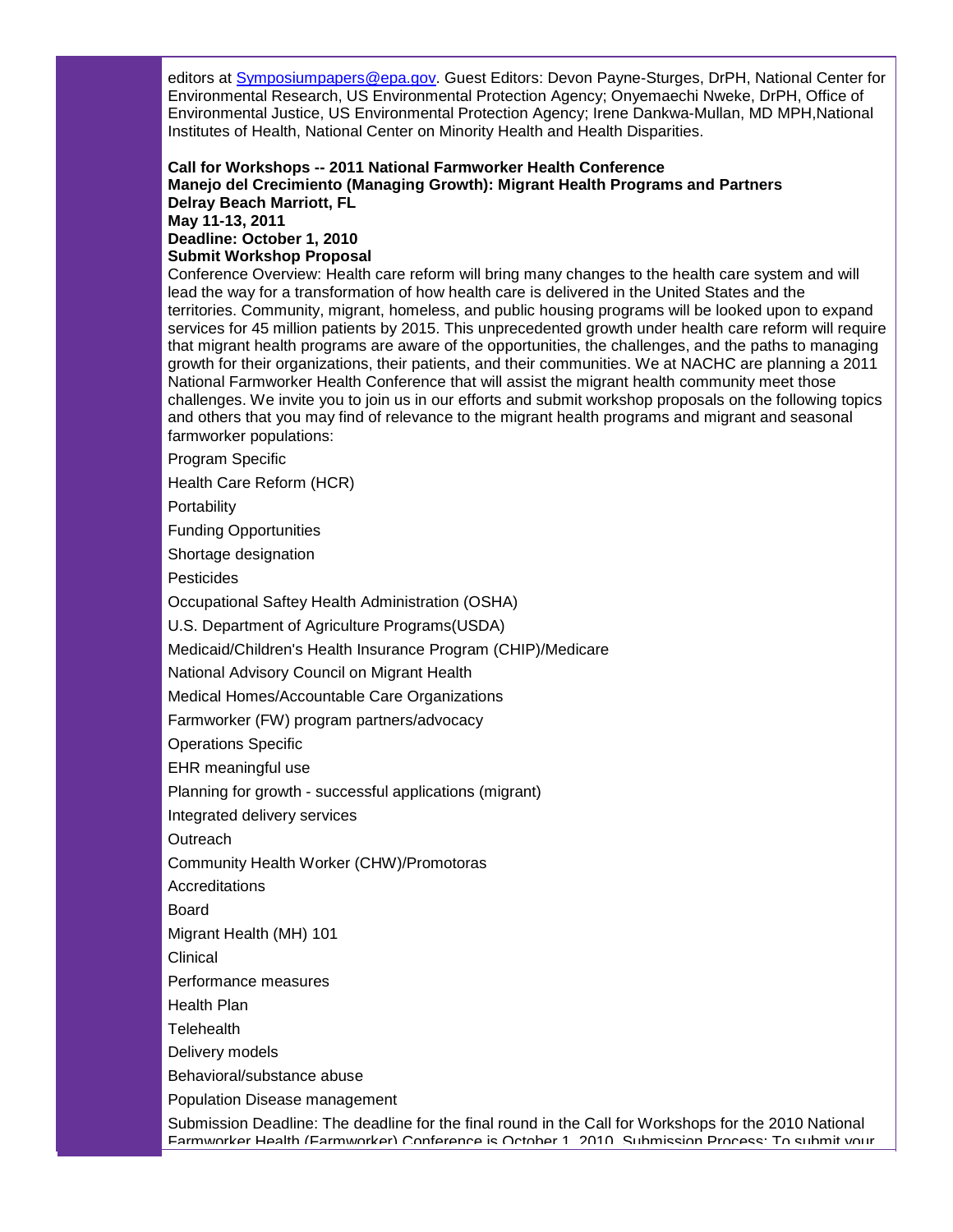workshop proposal for the 2011 Farmworker Conference, go to www.NACHCLiveLEARNING.com and click, Submit Workshop Proposal. Or, click here. For more information, contact: John Ruiz jruiz@nachc.com or Carla Brathwaite [cbrathwaite@nachc.com,](mailto:cbrathwaite@nachc.com) or call(301) 347-0400.

## **CES4Health.info**

## **Deadline: December 1, 2010**

Do you -- or your faculty, students or community colleagues -- have products from community-based participatory research, service-learning or other community-engaged projects focused on immigrant and refugee health that are in forms other than journal articles? CES4Health.info is an online mechanism for peer-reviewing, publishing and disseminating diverse products of community-engaged scholarship (CES) that are in forms other than journal articles. The results of CES are often disseminated through diverse products that are accessible and useful to community members and policy makers, such as photovoice exhibits, policy briefs, educational videos and podcasts. CES also often leads to the development of tools that can assist others in implementing or adapting the project in their communities, such as assessment instruments, instructional manuals and patient education materials. For example, a journal article might present data on the effectiveness of a community intervention for increasing cervical cancer screening among Hmong women, but would not provide a detailed description of the intervention, how it could be implemented elsewhere, how to train individuals to deliver it, or how to gain the attention of policy makers who might provide resources to take it to scale state-wide. This sort of information, however, in the form of products such as resource guides, training manuals, educational DVDs and policy reports, is critical to communities that may wish to act upon it. By disseminating an array of products that have been reviewed and deemed to be high quality by community and academic peers, CES4Health.infoprovides individuals working to improve health in their communities with accessible, useful information that they typically cannot find in journals. The first 20 products published through CES4Health.info - including an educational film about health disparities in post-Katrina New Orleans and an evidence-based online curriculum for developing community-based participatory research partnerships - reflect the depth and breadth of knowledge made possible through community-engaged scholarship. CES4Health.infoprovides authors with a meaningful measure of impact by tracking how often their product is accessed and how it is used. Authors can note products in the peer-reviewed publications section of their curriculum vitae or resume. The Editor also notifies individuals named by the author (e.g., dean, promotion and tenure committee chair, supervisor) about the publication and the rigor of the peer review process. CES4Health.info is publishing a set of diverse products of communityengaged scholarship in immigrant and refugee health in Spring 2011. Submissions are due December 1, 2010 and involve completing an online application and uploading the product or providing a link to it. Products in English from anywhere in the world will be considered. For questions about product submission or the appropriateness of a product, visit the Author Frequently Asked Questions page at [http://www.ces4health.info/faq/author-faq.aspx](http://r20.rs6.net/tn.jsp?llr=5gytkqcab&et=1103757641324&s=1&e=001-tkSpkuRugC8JqJZ99x3rXDf1zGOyg4iVKTuzS91LU41Li0lchBknO-8tN5Xss49e_JlmV3GN03riwmIJ_l6yZPuww1xuAzC0KLJK1UaS0jU3NA2o_WdHKSDPxKLw0qy6grC6iF_iLc=) or contact Editor Cathy Jordan at [editor@CES4Health.info.](mailto:editor@CES4Health.info) For more information about the development of this unique publication outlet, read the article CES4Health: Development of a Peer-Review Mechanism for Disseminating Innovative Products of Community-Engaged Scholarship appearing in the International Journal of Prevention Practice and Research.

## **[back to top](#page-0-2)**

## <span id="page-12-0"></span>**CONFERENCES AND EVENTS**

**Community-Based Public Health Caucus - APHA Learning Institutes Building Bridges from CBPR to Collaborative Community Policymaking - LI #1007 Denver, CO**

#### **November 6, 2010, 1:30 p.m.-5:00 p.m.**

This learning institute will explore how collaborative community-driven policy design can provide an empowering bridge between research and action. It will also help participants understand how to navigate that bridge by discussing the continuum of community-engaged research and policy advocacy, and the need to structure partnerships in accord with specific kinds of community action/research objectives, with close attention to the equitable structuring of power relationships. Presenters:

**Cassandra Ritas, MPP**, Peoples Policy Institute

Collaborative policy design for community-based health partnerships.

**Kent Key, BBA**, Flint Odyssey House Health Awareness Center

How current institutional practices/policies may threaten the existence of authentic CBPR partnerships, policy and products: A community perspective

**Shawn D. Kimmel, PhD**, Center for Community-driven Policymaking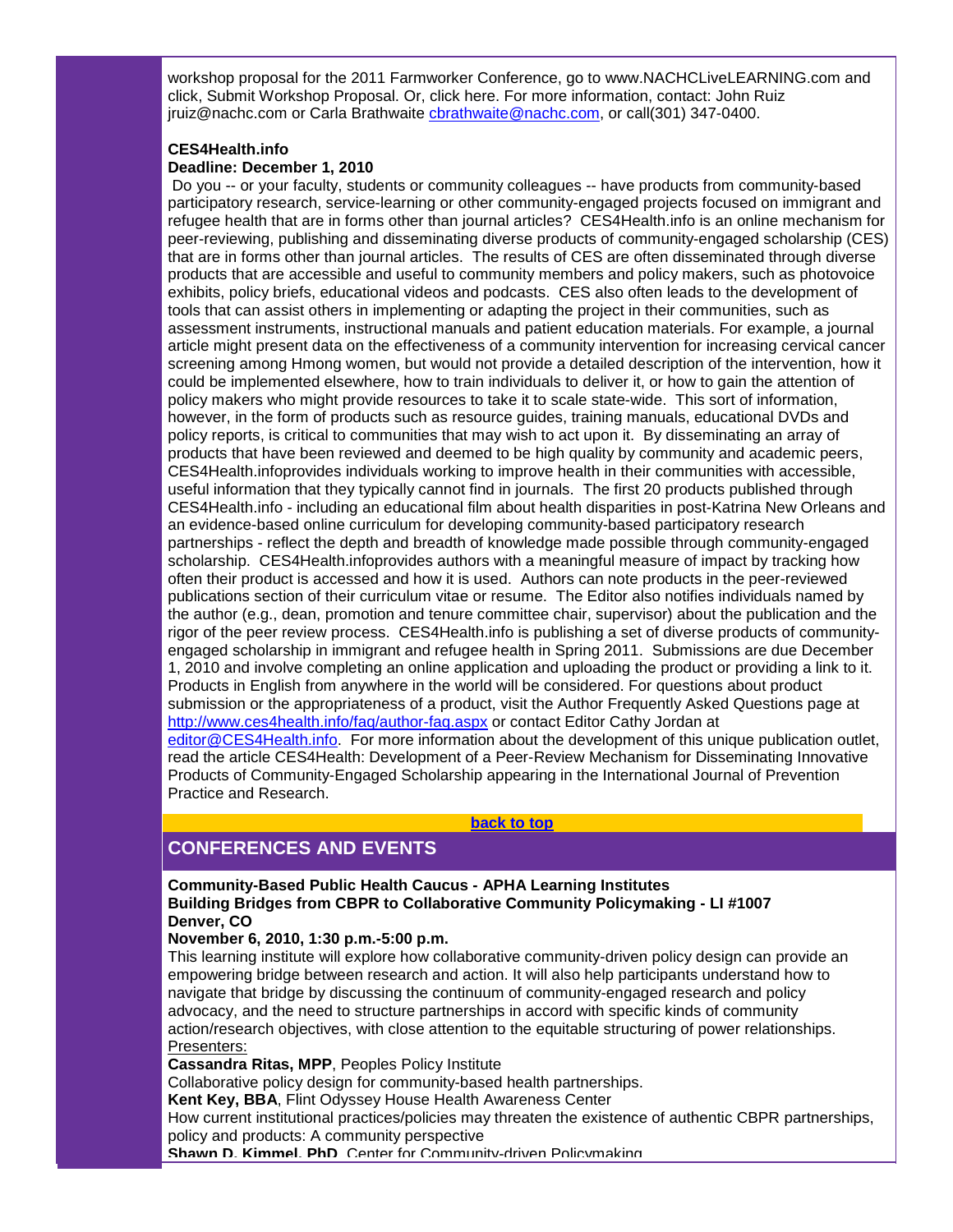Key challenges to structuring effective frameworks for community-driven policy research To attend the APHA-LI courses, a separate registration fee of \$200 is required. The APHA 2010 Annual Meeting registration opens June 1. Registration information may be accessed on this date at www.apha.org/meetings/registration. Contact Shawn Kimmel at [skimmel@umich.edu](mailto:skimmel@umich.edu) with any questions.

#### **ESRI Health GIS Conference Westin Tabor Denver, CO October 18-20, 2010**

Esri Health GIS Conference. The conference is your opportunity to network, exchange ideas, and learn firsthand how geospatial technology is shaping global health.

A knowledgeable group of speakers will join us:

- [Michael Byrne](http://r20.rs6.net/tn.jsp?llr=5gytkqcab&et=1103757641324&s=1&e=001-tkSpkuRugCtrX6bkTIfAQkKlQQ77bjwvVhWD1hvB71a45xFrtstc5vpdWfJA7agexN68xT4anDDZhMk_sHnVENGmtpHyRs_nvqsJO1a6ra_zvq84u7TJc00CxijAfPnxgBOzgFLjFsmYp9p9hX5g7142EaR_11VDn8iaYuCGSvLCYODRBS_Hxn-N-gTzD85zgE-9Hjl3YZLZmVt_B1J2hJ3gUs4DT1i85c4-F1nunM0LneKGNmvyk7TXdPrdxtLw32mtcpqdB_yyjWXqLBrvZmCeskd6hD0wA78sDK_GN7wADoSCpPCFWa5sm5eJlbOqpIqac6FOlcEEqwbDWgyJiJ7qhWZItDyO-54dKYz9GruzE48mQujBgbZ4bhxE80B2wh3G0Ky2vFDd9DV5bVsL6Cy_YdUu0yqaOFAtwowZYlZ5ND-ojq7D7sOnodbyvWyQs-Mek_uoGp-7Tvr4tM1_rqEEnF7b0-2b1NkJpzzH2ZKDbIqFa-Tk6grw0swpQfDSvXttelGaLgD2aeodnvKFA==) Geographic Information Officer, Federal Communications Commission
- [Amy Hillier](http://r20.rs6.net/tn.jsp?llr=5gytkqcab&et=1103757641324&s=1&e=001-tkSpkuRugCravweCYRtfg6YWDOQrDf22ibGWLrcDnELgf4sLhFzoLXEGk4sTFk41UL8CM_4mLWsZ8NXsBYFMcWdkkvu6WrqG7A5jNci60lu9Nx3iZ0Cz2IM3-SeF6UCLbwnbV4CuIjmrOGKDisSU7_qeWEMTPGOlM_qNFGcR8wXAjENCjD_hoAwNaKMSdr_2k925RJU0t9ufRU0BxQC6UErIScdT9JNPiGcLaYa3yKU2o8LkChz8iD1iK4t1DYogwqsfKcAG562juzaOzjgbPduHHoccpiGtQbiC57iZ85qR4uU7bVyedKOK6V12DfG01aoQQe_qE_1Zwolemi_M9qYdLACoSNusz8heT3Y2GpVfBqhQxBpprxDBWI0TvQXPUnkv-rDX0lo-FCwxWrpfkWlWfBN2t9VrNSeZoVskuC1zHUPOqGZ3xVBe4sM-Iu1z5K7-IRASw8cmg2DQ12B9zz3b4jXu0J29c-rQ8GinDhLsdNKze-U9i8AO3ZGVjBYHd88Eaci7oDGq--7qrrLhK0AwgW2FxN-TiR9rtikY3U=) Assistant Professor, PennDesign Department of City and Regional Planning
- [Michael S. Johnson](http://r20.rs6.net/tn.jsp?llr=5gytkqcab&et=1103757641324&s=1&e=001-tkSpkuRugCr61KuGpXQny2EbBR0mN7KNrchIhZMQnfLldlBJJ25lBsklp_p0Zt-u5cKHbnCFR9TRSGF54JXjWAiyMs4-WTkuGpjs4S6MLOOmIWvgkRbtlUOJiSv0KpeeeG5LHyU-DbJ3xZkV0wB7tesgK8hkUzslJ24HyQlce5btPILxOvPgw==) Director, Utility for Care Data Analysis, Kaiser Foundation Health Plan, Inc.

You can also hear paper presentations and attend technical workshops on enterprise GIS as well as GIS for routing and location, spatial statistics, or the Web. To register:

[http://www.esri.com/events/health/registration/index.html?utm\\_medium=esriemail.](http://r20.rs6.net/tn.jsp?llr=5gytkqcab&et=1103757641324&s=1&e=001-tkSpkuRugBcI3LUoLNzXKgNPuYDskWUjiNlAMttOc8wDCzwswwaDW9TWEeXmeZvKiF1gqkYDUQ2GDc68eHx3K0Mn7_zAsoRlacij_jngjS7amToyJpw-3lruU72OMhtq9zEOKcEkiAsiE0eg0si8hGdos0w86yY7CDRqbIokBIIg4Kn1pzys5CeBmsUncbd)

## **Kellogg Fellows Leadership Alliance**

**Race, Ethnicity & Ancestry and Mobility, Migration & Human Rights** *A 21st Century Leadership Vision on Justice, Rights & Equity*

**November 10-13, 2010**

**Santa Ana Pueblo, NM**

## **Deadline: October 15, 2010**

Join leaders from the Kellogg Fellows network and the Annie E. Casey Fellows to engage in the dynamic issues of race, ethnicity, ancestry and migration and to discover the opportunities for innovation, coalition building and leadership capacity development to advance your work and amplify its impact.

Presentations and facilitated dialogues are designed to increase knowledge about current trends and issues and to encourage leaders to incorporate the knowledge gained and tools learned into their own communities in order to secure justice, rights & equity. Casey and Kellogg Fellows will co-present and co-facilitate workshops on racialization, ancestry and self-determination, immigration and migration, all focusing on the social policies and structural dimensions that affect families and communities.

Participants will have a rare opportunity to explore the complex issues of community and identity through a visit to a feast day celebration at the Jemez Pueblo. Our own Kellogg Fellow, Benny Shendo (KNLP-16) is a member of the Jemez Pueblo and will provide insight into the significance of the celebrations. The Pueblo only opens its doors once a year for this particular event and we are honored to have the opportunity to bring the Kellogg and Casey communities to share this special day with the Jemez community.

**Dates:** November 10 (6 p.m. Reception) to November 13 (departure day) **Participants:** Kellogg and Annie E. Casey Fellows

**Registration cost:** Subsidized cost for Kellogg Fellows is \$325 (\$700 for collaborators and guests) (Includes three nights lodging, most meals, conference materials, and transportation to the Jemez Pueblo. Not included: Flight and ground transportation to Hyatt Tamaya)

Limited scholarships are available. Email [michelle@kelloggfellows.org](mailto:mdibenedetto@kelloggfellows.org) for information.

Thank you to our supporters who make the registration subsidy and scholarship program possible! **Location:** Hyatt Tamaya at the Santa Ana Pueblo, New Mexico

(35 miles north of the Albuquerque airport)

**Travel options to the Hyatt Tamaya:** Rental car, taxi, or shuttle

(Suggested shuttle at NewMexi Tour: 888-355-8687 [newmexitour@yahoo.com\)](mailto:newmexitour@yahoo.com)

Registration deadline: [Register online b](http://r20.rs6.net/tn.jsp?llr=qkoxmkcab&et=1103687300598&s=1011&e=001hp4NIDxPrp7aeZ1ZulKpzV7zovOK4gsUyIBXfEnTaXgXqJHjv3kIKpSauJueQb7tNyE3f1ypDZh157iIcWiQL7u8cCXutEFOFygnYvJPsuwuveRKZXkGIQS22ZCleBAX0ZW4Gljr3-g1boWXJfUPPA==)y October 15 to secure your hotel room.

## **Kellogg Fellows Leadership Alliance**

**Forum 11: Civic Engagement - Leadership for the Common Good Washington, DC**

**March 2-5, 2011**

In the fourth biannual Forum, KFLA focuses on the courageous choices involved in civic engagement as a continuation of our exploration of the **Intersection of Hope and Action** (Forum '09), **Democracy** (Forum '07), and **Building Currents** (Forum '05).

Your 2011 program uses the backdrop of Washington DC to tease the threads of civic engagement in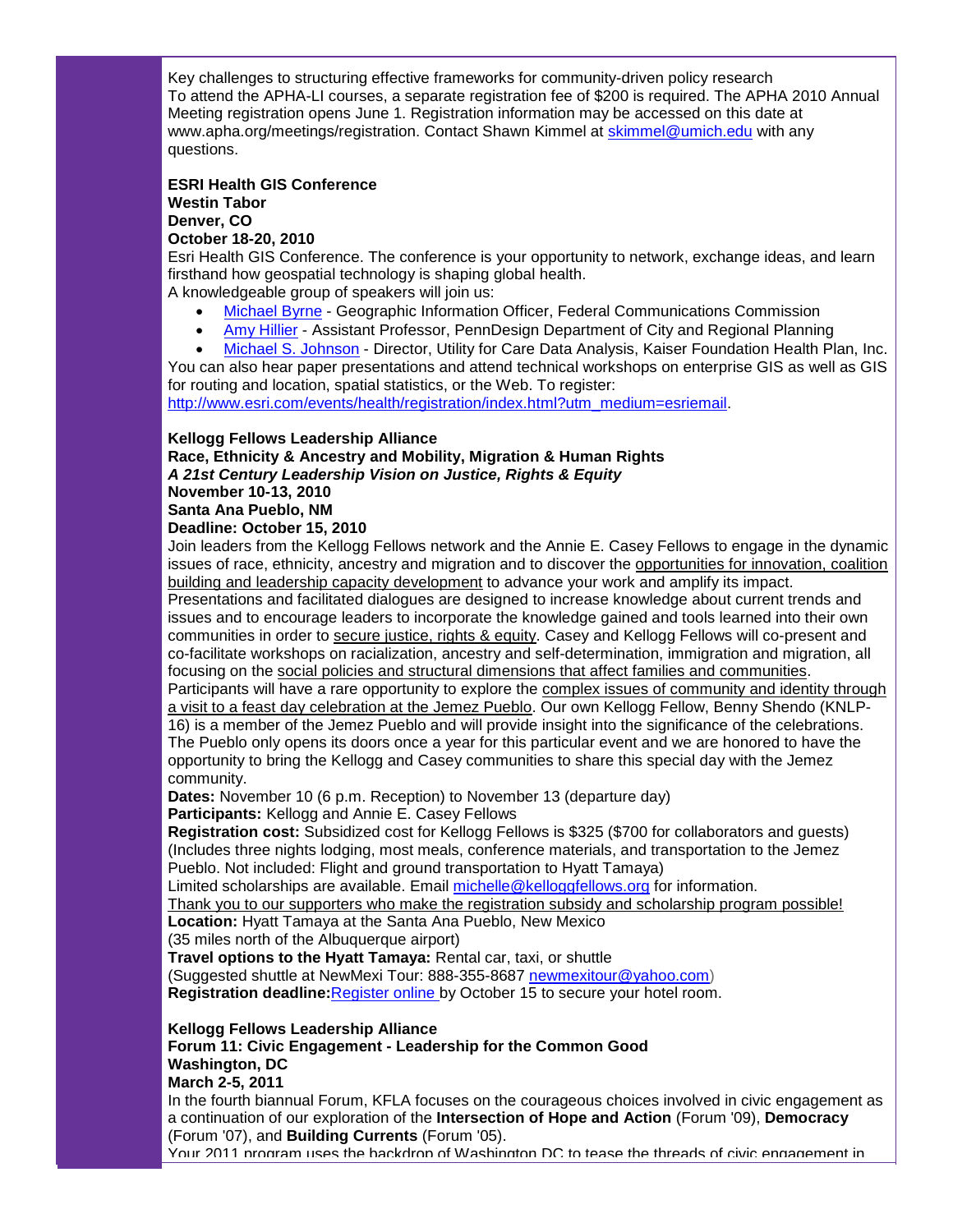four tracks:

## **[Education](http://r20.rs6.net/tn.jsp?llr=5gytkqcab&t=mtbkr5dab.0.8iynr5dab.5gytkqcab.1&ts=S0537&p=http%3A%2F%2Fwww.kfla.org%2Fprograms%2F%3Fp%3Dp%26c%3D216) [Environment](http://r20.rs6.net/tn.jsp?llr=5gytkqcab&t=mtbkr5dab.0.7iynr5dab.5gytkqcab.1&ts=S0537&p=http%3A%2F%2Fwww.kfla.org%2Fprograms%2F%3Fp%3Dp%26c%3D217) [Health](http://r20.rs6.net/tn.jsp?llr=5gytkqcab&t=mtbkr5dab.0.6iynr5dab.5gytkqcab.1&ts=S0537&p=http%3A%2F%2Fwww.kfla.org%2Fprograms%2F%3Fp%3Dp%26c%3D218) [Justice](http://r20.rs6.net/tn.jsp?llr=5gytkqcab&t=mtbkr5dab.0.5iynr5dab.5gytkqcab.1&ts=S0537&p=http%3A%2F%2Fwww.kfla.org%2Fprograms%2F%3Fp%3Dp%26c%3D219)**

Each one links processes, policies and products as they intrinsically relate to civic engagement as well as the inherent interdependencies between track themes. Far from just focusing on national movements, Fellows and a mentee will experience Forum through diverse expressions of participation as it is practiced globally, from international organizations to local grassroots movements. *An Event For Impact*

Our Forum team has planned an experiential, professional conference for Kellogg Fellows, collaborators, and importantly, your mentees, to engage in meaningful discourse about civic participation- what it means, what it can accomplish, and how it is passed from one generation to the next. A dynamic Forum '11 program has been designed around four goals:

## **CONNECT, COLLABORATE WITH, AND ENGAGE NEW COMMUNITIES**

Forum activities and conversations will strengthen networks between individuals within an affinity group and across affinity groups,including Kellogg Fellows, alum from other fellowship groups, mentees, and collaborative partners, to further our capacity to serve one another.

## **PROVIDE SKILL-BUILDING OPPORTUNITIES**

Forum is a means to strengthen skills by exploring what promotes civic engagement in other cultures and communities, and by examining best practices that can be adapted elsewhere. **CATALYZE CIVIC ENGAGEMENT**

# Forum is designed to inspire individuals and organizations to act through a deeper

understanding of civic engagement and mobilize to step-up involvement in community building, public decision-making, and the democratic process.

## **CREATE IMPACT**

Each track at Forum will take a critical look at process, policy, and products in regards to how they can impact the civic engagement of attendees, the host community, and the communities into which we disperse after Forum.

Announcement details at [http://www.kfla.org/programs/?p=p&c=194.](http://r20.rs6.net/tn.jsp?llr=5gytkqcab&t=mtbkr5dab.0.4iynr5dab.5gytkqcab.1&ts=S0537&p=http%3A%2F%2Fwww.kfla.org%2Fprograms%2F%3Fp%3Dp%26c%3D194)

## **National Institutes of Health**

**4th Annual NIH Conference on the** 

**Science of Dissemination and Implementation: Policy and Practice Bethesda North Marriott Hotel & Conference Center 5701 Marinelli Road**

**Bethesda, MD**

## **March 21-22, 2011**

## **Deadline: February 18, 2011, 11:59 p.m. Eastern Time**

There is no fee to register for this conference. Please note: this year's conference will NOT be available for viewing online. Conference registration deadline: 11:59 PM Eastern Time on February 18, 2011. There is a recognized need to close the gap between research evidence and clinical and public health practice and policy. How is this best accomplished? Dissemination and implementation research in health seeks to answer this question, and is gaining momentum as a field of scientific inquiry. The goal of the annual NIH Conference on the Science of Dissemination and Implementation is to facilitate growth in the research base by providing a forum for communicating and networking about the science of dissemination and implementation. Researchers, evaluators and implementers who are interested in identifying opportunities and strategies for overcoming obstacles for dissemination and implementation research/evaluation are encouraged to attend this meeting. The goal is to engage in dialog, exchange ideas, explore contemporary topics and challenge one another to identify and test research approaches that will advance dissemination and implementation science.

**Society for the Analysis of African American Public Health Issues 2010 Annual Meeting Hyatt Regency Celestial Ballroom H November 6, 2010 (in conjunction with the APHA Annual Meeting) Denver, CO Save the Date!** SAAAPH Annual Meeting Agenda 8:00-8:30 -- Breakfast 8:30-8:35 - Welcome, Chandra Ford, SAAPHI President (and Kellogg Health Scholars Program alumna) 8:35-10:30 -- "Critical Race Theory: What is it and how does it apply to public health?" Moderator: Rebecca Hasson, SAAPHI President-Elect (and Kellogg Health Scholar) \* Collins Airhihenbuwa- Pennsylvania State University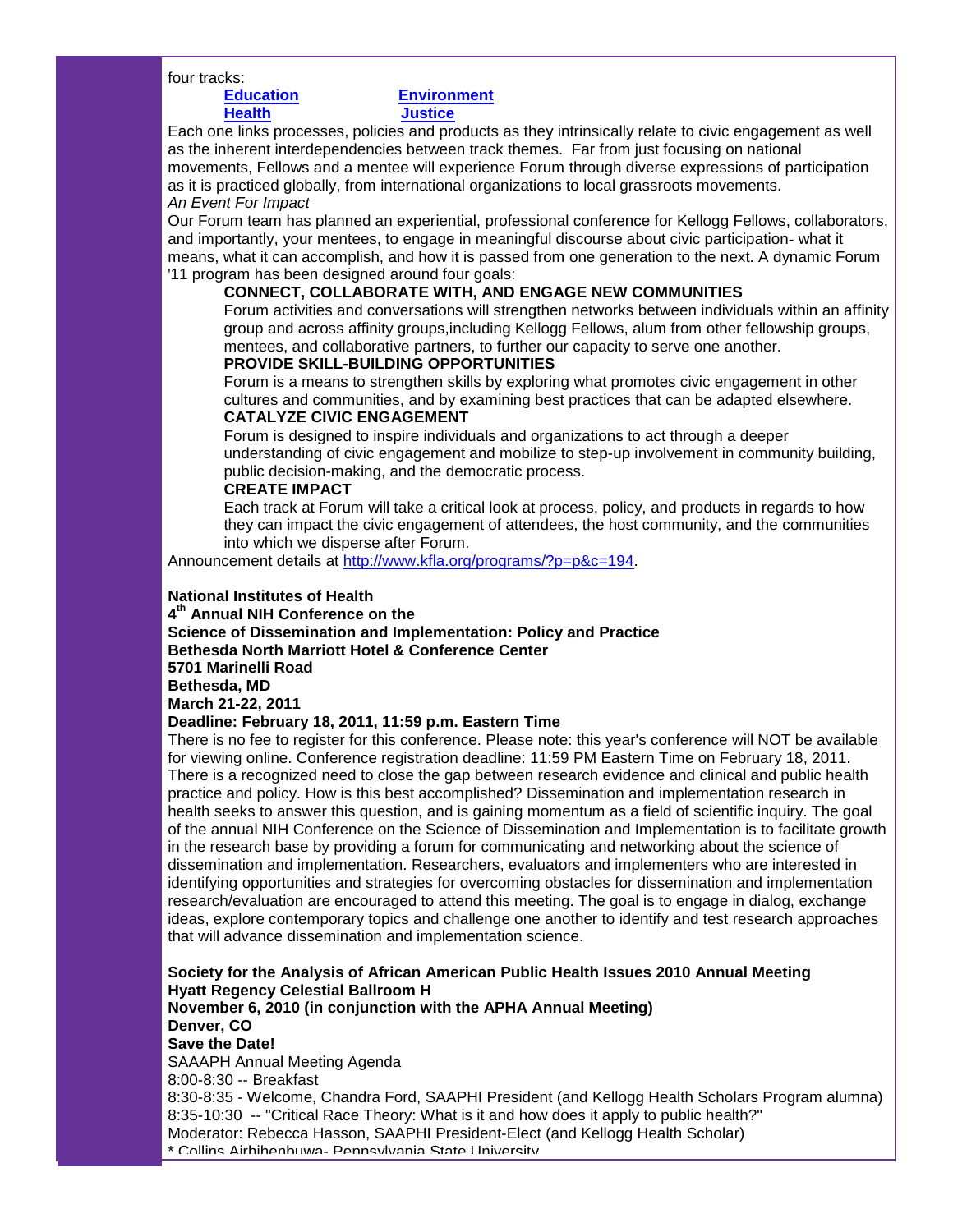- \* Chandra Ford- University of California Los Angeles
- \* Camara Phyllis Jones- Centers for Disease Control and Prevention
- \* Jay Pearson- University of California San Francisco (Kellogg Health Scholar)
- 10:30-10:45 -- Break

10:45-11:45 -- Scientific Symposium, Moderator: Valerie Rock, SAAPHI Scientific Review Committee § Presenter #1

- § Presenter #2
- § Presenter #3
- § Presenter #4

11:45-12:00 -- Presentation of Student Awards, Jessie Richardson-Hood, SAAPHI Scientific Review **Committee** 

12:00-1:00 -- Lunch

1:00-2:45 -- Business meeting

2:45-3:00 -- SAAPHI President's Remarks and Rewards

3:00 -- Meeting Concludes

3:00-5:00 -- APHA candidate forum - on your own

4:00-6:00 -- APHA policy meetings - on your own

6:00-8:00 -- Robert Wood Johnson Foundation New Connections Reception

## **University of Maryland**

## **Public Responsibility in Medicine & Research (PRIM&R): Presents 2010 Pre-Conference Workshop**

Listening to the Voices of Minorities and Researchers on Building Trust and Capacity for Respectful Engagement pre-conference program. This program is critical to all research professionals looking to bolster their understanding of community-engaged research. The pre-conference program features a curriculum designed to build capacity to engage minority participants in research. This full-day program will include both didactic and experiential components from the NIH Bioethics Research Infrastructure Initiative: Building Trust Between Minorities and Researchers. In the morning, the principal investigators of this initiative will discuss the results of a survey of researchers and IRB members concerning their experience with minority participation in research. They will then present components of their curriculum aimed at building the capacity of researchers and IRBs to engage more effectively with minority communities. In the afternoon, the faculty will present selected results from a national survey of African Americans and Latinos, followed by an interactive session based on a curriculum for community members. This workshop is one of several educational programs that PRIM&R will offer in collaboration with the University of Maryland as part of a research grant awarded by the National Center on Minority Health and Health Disparities of the NIH. Faculty: Stephen B. Thomas, PhD and Sandra Crouse Quinn, PhD The University of Maryland Center for Health Equity and the School of Public Health [http://healthequity.umd.edu/.](http://r20.rs6.net/tn.jsp?llr=5gytkqcab&t=mtbkr5dab.0.ajynr5dab.5gytkqcab.1&ts=S0537&p=http%3A%2F%2Fhealthequity.umd.edu%2F) CLICK BELOW FOR DETAILS:

[http://www.magnetmail.net/actions/email\\_web\\_version.cfm?recipient\\_id=625348294&message\\_id=1116](http://r20.rs6.net/tn.jsp?llr=5gytkqcab&t=mtbkr5dab.0.bjynr5dab.5gytkqcab.1&ts=S0537&p=http%3A%2F%2Fwww.magnetmail.net%2Factions%2Femail_web_version.cfm%3Frecipient_id%3D625348294%26message_id%3D1116533%26user_id%3DPRIMR) [533&user\\_id=PRIMR](http://r20.rs6.net/tn.jsp?llr=5gytkqcab&t=mtbkr5dab.0.bjynr5dab.5gytkqcab.1&ts=S0537&p=http%3A%2F%2Fwww.magnetmail.net%2Factions%2Femail_web_version.cfm%3Frecipient_id%3D625348294%26message_id%3D1116533%26user_id%3DPRIMR)

**[back to top](#page-0-2)**

# <span id="page-15-0"></span>**RESOURCES**

## **Publications**

## **Census Bureau Releases Report - September 2010 Income, Poverty, and Health Insurance Coverage in the United States: 2009 Available online PDF [88p.] at [http://bit.ly/bv3dOx](http://r20.rs6.net/tn.jsp?llr=5gytkqcab&t=mtbkr5dab.0.cjynr5dab.5gytkqcab.1&ts=S0537&p=http%3A%2F%2Fbit.ly%2Fbv3dOx)**

DeNavas-Walt, Carmen, Bernadette D. Proctor, and Jessica C. Smith

U.S. Census Bureau, Current Population Reports, P60-238

U.S. Government Printing Office, Washington, DC, 2010.

".....This report presents data on income, poverty, and health insurance coverage in the United States based on information collected in the 2010 and earlier Current Population Survey Annual Social and Economic Supplements (CPS ASEC) conducted by the U.S. Census Bureau. Summary of findings:

· The median household income in 2009 was not statistically different from the 2008 median in real terms.1

- · The poverty rate increased between 2008 and 2009.
- · The uninsured rate and number of people without health insurance increased between 2008 and 2009. These results were not uniform across groups.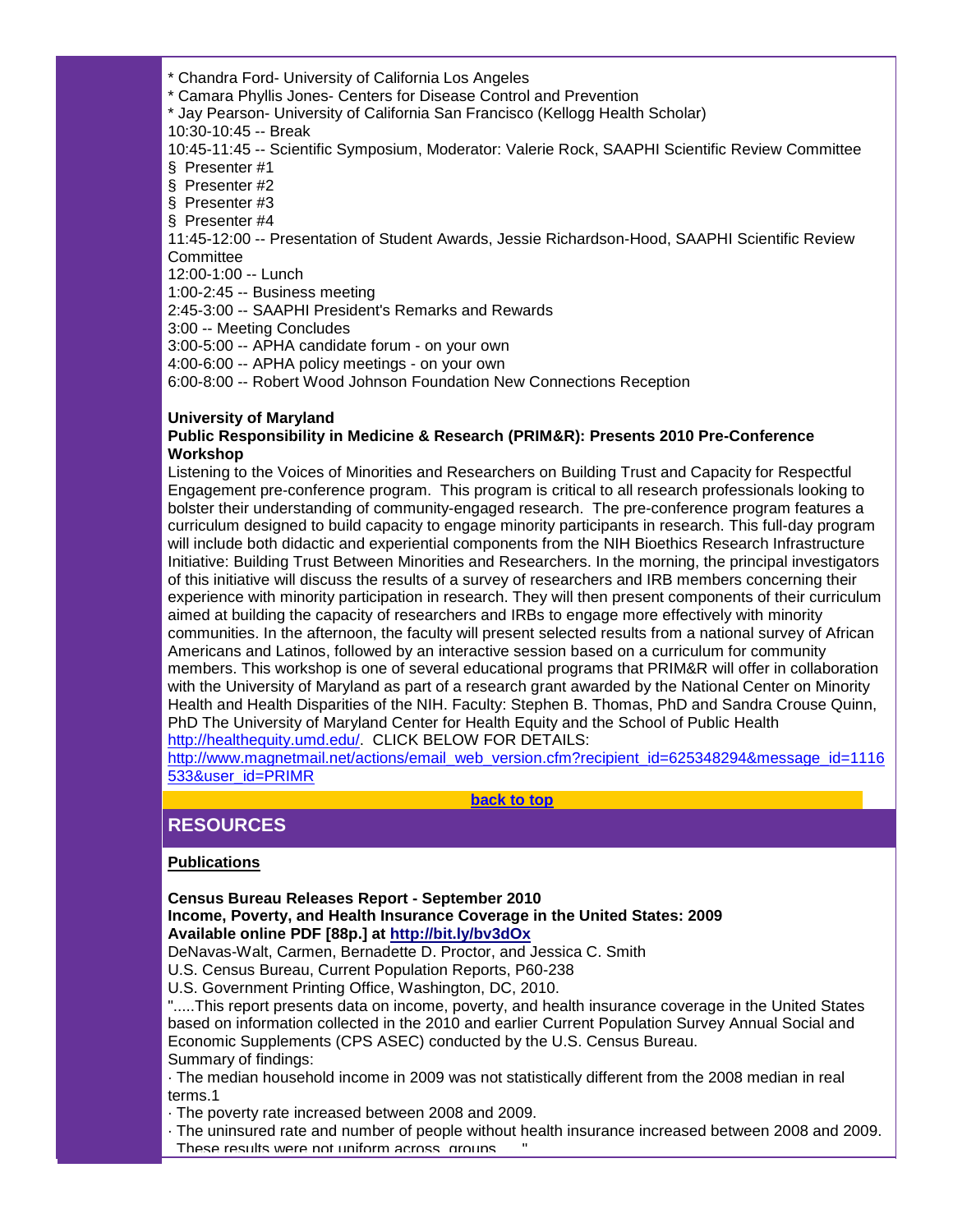#### **Reports and Data Tables**

- [News Release](http://r20.rs6.net/tn.jsp?llr=5gytkqcab&t=mtbkr5dab.0.djynr5dab.5gytkqcab.1&ts=S0537&p=http%3A%2F%2Fwww.census.gov%2Fnewsroom%2Freleases%2Farchives%2Fincome_wealth%2Fcb10-144.html) | [Spanish](http://r20.rs6.net/tn.jsp?llr=5gytkqcab&t=mtbkr5dab.0.fjynr5dab.5gytkqcab.1&ts=S0537&p=http%3A%2F%2Fwww.census.gov%2Fnewsroom%2Freleases%2Farchives%2Fincome_wealth%2Fcb10-144sp.html)
- Current Population Survey (CPS): [Income, Poverty and Health Insurance Coverage in the United States: 2009](http://r20.rs6.net/tn.jsp?llr=5gytkqcab&t=mtbkr5dab.0.hjynr5dab.5gytkqcab.1&ts=S0537&p=http%3A%2F%2Fwww.census.gov%2Fprod%2F2010pubs%2Fp60-238.pdf) [PDF] [Income data](http://r20.rs6.net/tn.jsp?llr=5gytkqcab&t=mtbkr5dab.0.ijynr5dab.5gytkqcab.1&ts=S0537&p=http%3A%2F%2Fwww.census.gov%2Fhhes%2Fwww%2Fincome%2Fincome.html) [Poverty data](http://r20.rs6.net/tn.jsp?llr=5gytkqcab&t=mtbkr5dab.0.jjynr5dab.5gytkqcab.1&ts=S0537&p=http%3A%2F%2Fwww.census.gov%2Fhhes%2Fwww%2Fpoverty%2Fpoverty.html) [Health Insurance data](http://r20.rs6.net/tn.jsp?llr=5gytkqcab&t=mtbkr5dab.0.kjynr5dab.5gytkqcab.1&ts=S0537&p=http%3A%2F%2Fwww.census.gov%2Fhhes%2Fwww%2Fhlthins%2Fhlthins.html)

#### **Presentations**

- Stan Rolark (Introduction) [Biography](http://r20.rs6.net/tn.jsp?llr=5gytkqcab&t=mtbkr5dab.0.ljynr5dab.5gytkqcab.1&ts=S0537&p=http%3A%2F%2Fwww.census.gov%2Fnewsroom%2Freleases%2Farchives%2Fnews_conferences%2Fstanley_rolark_bio.html)
- David Johnson (Data presentation)

[Remarks](http://r20.rs6.net/tn.jsp?llr=5gytkqcab&t=mtbkr5dab.0.mjynr5dab.5gytkqcab.1&ts=S0537&p=http%3A%2F%2Fwww.census.gov%2Fnewsroom%2Freleases%2Fdoc%2F2010-09-16_remarks_johnson.doc) [doc] | [Slides](http://r20.rs6.net/tn.jsp?llr=5gytkqcab&t=mtbkr5dab.0.njynr5dab.5gytkqcab.1&ts=S0537&p=http%3A%2F%2Fwww.census.gov%2Fnewsroom%2Freleases%2Fpdf%2F09-16-10_slides.pdf) [pdf] | [Slides with Plot Points](http://r20.rs6.net/tn.jsp?llr=5gytkqcab&t=mtbkr5dab.0.ojynr5dab.5gytkqcab.1&ts=S0537&p=http%3A%2F%2Fwww.census.gov%2Fnewsroom%2Freleases%2Fpdf%2F09-16-10_slides_plot.pdf) [pdf]

## **Fact Sheets**

- [Income and Poverty Fact Sheet](http://r20.rs6.net/tn.jsp?llr=5gytkqcab&t=mtbkr5dab.0.pjynr5dab.5gytkqcab.1&ts=S0537&p=http%3A%2F%2Fwww.census.gov%2Fnewsroom%2Freleases%2Fpdf%2Fincpovfactsheet2010.pdf) [PDF]
- [Health Insurance Fact Sheet](http://r20.rs6.net/tn.jsp?llr=5gytkqcab&t=mtbkr5dab.0.qjynr5dab.5gytkqcab.1&ts=S0537&p=http%3A%2F%2Fwww.census.gov%2Fnewsroom%2Freleases%2Fpdf%2Fhealthinsfactsheet2010.pdf) [PDF]

**Other**

• [Census Bureau Blog Entry: Income, Poverty and Health Insurance](http://r20.rs6.net/tn.jsp?llr=5gytkqcab&t=mtbkr5dab.0.rjynr5dab.5gytkqcab.1&ts=S0537&p=http%3A%2F%2Fblogs.census.gov%2Fcensusblog%2F%2520) 

**Handbook of Engaged Scholarship Now Available!** CCPH members save 25% on these 2 volumes published by Michigan State University Press. Contributors capture the rich diversity of institutions and partnerships that characterize the contemporary landscape and the future of engaged scholarship. For Volume 1 table of contents, click here:

[http://msupress.msu.edu/pdfs/handbook%20vol%201\\_contents.pdf.](http://r20.rs6.net/tn.jsp?llr=5gytkqcab&t=mtbkr5dab.0.tjynr5dab.5gytkqcab.1&ts=S0537&p=http%3A%2F%2Fmsupress.msu.edu%2Fpdfs%2Fhandbook%2520vol%25201_contents.pdf) For Volume 2 table of contents, click here [link to [http://msupress.msu.edu/pdfs/handbook%20vol%202\\_contents.pdf.](http://r20.rs6.net/tn.jsp?llr=5gytkqcab&t=mtbkr5dab.0.ujynr5dab.5gytkqcab.1&ts=S0537&p=http%3A%2F%2Fmsupress.msu.edu%2Fpdfs%2Fhandbook%2520vol%25202_contents.pdf) Not yet a CCPH member? Join today at [http://depts.washington.edu/ccph/members.html#BecomeAMember.](http://r20.rs6.net/tn.jsp?llr=5gytkqcab&t=mtbkr5dab.0.vjynr5dab.5gytkqcab.1&ts=S0537&p=http%3A%2F%2Fdepts.washington.edu%2Fccph%2Fmembers.html%2523BecomeAMember) Visit [http://depts.washington.edu/ccph/books.html](http://r20.rs6.net/tn.jsp?llr=5gytkqcab&t=mtbkr5dab.0.k9yhtjdab.5gytkqcab.1&ts=S0537&p=http%3A%2F%2Fdepts.washington.edu%2Fccph%2Fbooks.html) for info on the many publication discounts that CCPH members enjoy!

## **Handbook on impact evaluation : quantitative methods and practices Available online PDF [262p.] at: [http://bit.ly/b5x0b4](http://r20.rs6.net/tn.jsp?llr=5gytkqcab&t=mtbkr5dab.0.wjynr5dab.5gytkqcab.1&ts=S0537&p=http%3A%2F%2Fbit.ly%2Fb5x0b4)**

Shahidur R. Khandker, Gayatri B. Koolwal, Hussain A. Samad

2010 The International Bank for Reconstruction and Development / The World Bank

".....This book reviews quantitative methods and models of impact evaluation. The formal literature on impact evaluation methods and practices is large, with a few useful overviews. Yet there is a need to put the theory into practice in a hands-on fashion for practitioners. This book also details challenges and goals in other realms of evaluation, including monitoring and evaluation (M&E), operational evaluation, and mixed-methods approaches combining quantitative and qualitative analyses. This book is organized as follows

**• Chapter two** reviews the basic issues pertaining to an evaluation of an intervention to reach certain targets and goals. It distinguishes impact evaluation from related concepts such as M&E, operational evaluation, qualitative versus quantitative evaluation, and ex-ante versus ex post impact evaluation.

• **Chapter three** focuses on the experimental design of an impact evaluation, discussing its strengths and shortcomings. Various non-experimental methods exist as well, each of which are discussed in turn through chapters four to seven.

• **Chapter four** examines matching methods, including the propensity score matching technique.

• **Chapter five** deal with double-difference methods in the context of panel data, which relax some of the assumptions on the potential sources of selection bias.

• **Chapter six** reviews the instrumental variable method, which further relaxes assumptions on self-selection.

• **Chapter seven** examines regression discontinuity and pipeline methods, which exploit the design of the program itself as potential sources of identification of program impacts.

• **Chapter eight** presents a discussion of how distributional impacts of programs can be measured, including new techniques related to quintile regression.

• **Chapter nine** discusses structural approaches to program evaluation, including economic models that can lay the groundwork for estimating direct and indirect effects of a program.

• Finally, **chapter ten** discusses the strengths and weaknesses of experimental and nonexperimental methods and also highlights the usefulness of impact evaluation tools in policy making....."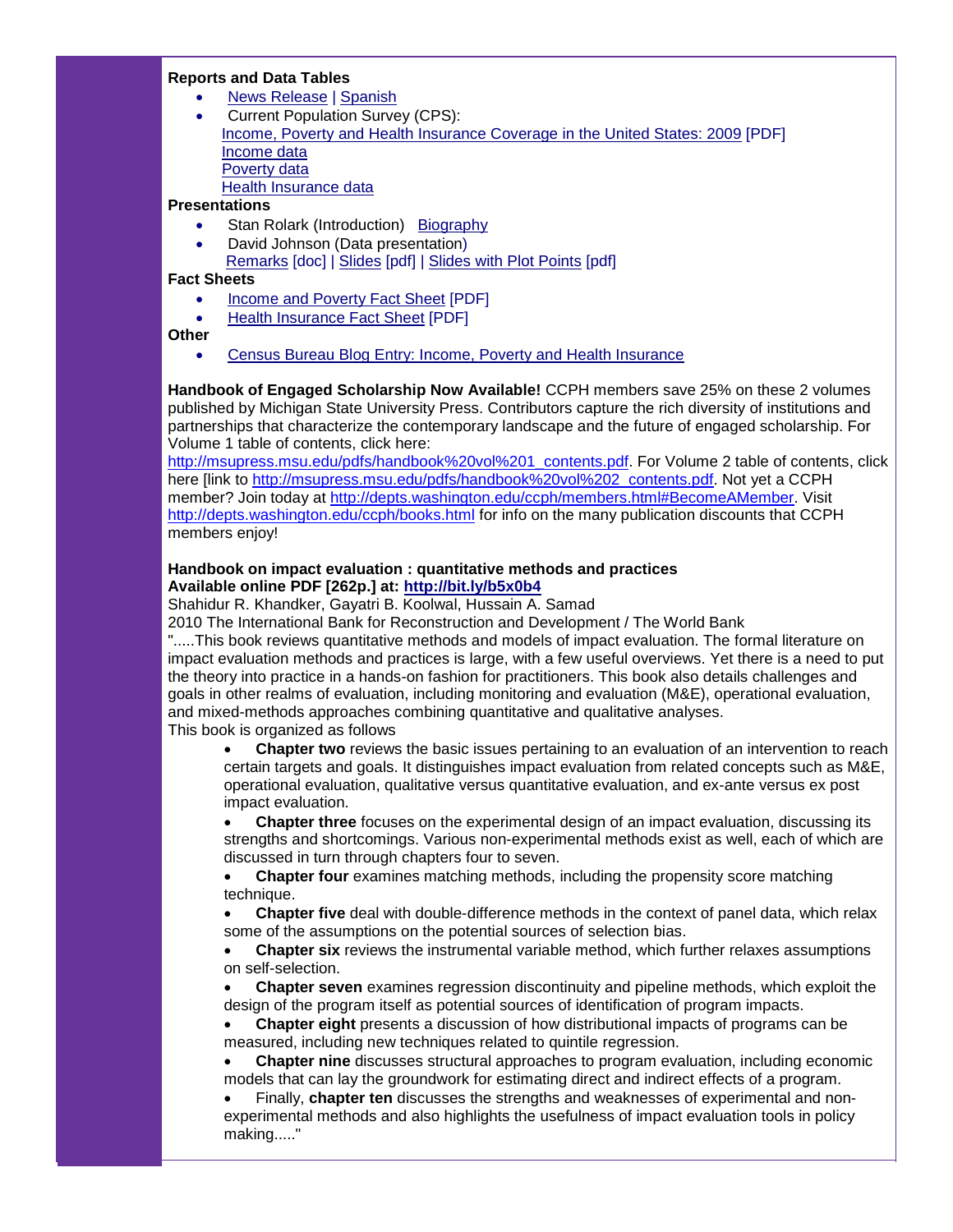**Linking Health Inequality and Environmental Justice: Articulating a Precautionary Framework for Research and Action**

## **Link to article: [http://www.liebertonline.com/doi/full/10.1089/env.2009.0044](http://r20.rs6.net/tn.jsp?llr=5gytkqcab&t=mtbkr5dab.0.xjynr5dab.5gytkqcab.1&ts=S0537&p=http%3A%2F%2Fwww.liebertonline.com%2Fdoi%2Ffull%2F10.1089%2Fenv.2009.0044)**

Sarah E.L. Wakefield, Jamie Baxter. Environmental Justice. September 2010, 3(3): 95-102. doi:10.1089/env.2009.0044.

Abstract: This article draws together three issues: the environment, health, and (in)justice with the overall purpose of articulating an agenda for policy and research that works towards improved justice and sustainability in the environmental health arena. Considerable research in the United States and elsewhere has shown that both environmental exposures and poor health are more prevalent in populations that are marginalized by race and social class (typically measured as income). The logical next step has been to attempt to establish concrete cause-effect links between health effects and environmental exposures in order to mobilize government action to reduce these disparities. However, we caution against pursuing such causal links alone as a necessary precondition for just and sustainable environmental health policy. We instead argue for a framework that considers both environmental justice and health inequality in terms of compounded disadvantage at the community level. We support a precautionary approach to action that simultaneously pays due attention to the processes leading to injustices/inequities as well as remediating current patterns of injustice/inequity.

#### **National Health Policy Forum**

#### **High Hopes: Public Health Approaches to Reducing the Need for Health Care Michele J. Orza, ScD, September 27, 2010**

## **[http://nhpf.org/library/background-papers/BP78\\_PublicHealthApproaches\\_09-27-10.pdf](http://r20.rs6.net/tn.jsp?llr=5gytkqcab&t=mtbkr5dab.0.yjynr5dab.5gytkqcab.1&ts=S0537&p=http%3A%2F%2Fnhpf.org%2Flibrary%2Fbackground-papers%2FBP78_PublicHealthApproaches_09-27-10.pdf)**

Summary: Driven in part by a desire to contain health care costs, policymakers are looking beyond medical care for opportunities to reduce the need for expensive services. This paper briefly reviews current public health concepts and strategies for improving health that emphasize nonmedical factors such as behavior, socioeconomic status, and environment. It also provides examples of how these concepts and strategies undergird many of the public health provisions of the Patient Protection and Affordable Care Act, other legislation, and several programs and initiatives. These concepts include prevention, health in all policies, global health, the One Health Initiative, and climate change and health.

#### **Prevention Institute**

## **Prevention is Primary: Strategies for Community Well-Being, 2nd edition**

**[http://www.preventioninstitute.org/component/jlibrary/article/id-102/127.html](http://r20.rs6.net/tn.jsp?llr=5gytkqcab&t=mtbkr5dab.0.zjynr5dab.5gytkqcab.1&ts=S0537&p=http%3A%2F%2Fwww.preventioninstitute.org%2Fcomponent%2Fjlibrary%2Farticle%2Fid-102%2F127.html)**

Prevention Institute [<http://preventioninstitute.org/>](http://r20.rs6.net/tn.jsp?llr=5gytkqcab&t=mtbkr5dab.0.9jynr5dab.5gytkqcab.1&ts=S0537&p=http%3A%2F%2Fpreventioninstitute.org%2F) is pleased to announce the updated and revised Second Edition of \*Prevention is Primary: Strategies for Community Well-Being." Written for a broad audience, Prevention is Primary arrives in time to prepare public health advocates, the primary care workforce, and community-based organizations to fully participate in the new national conversation on health. Equipped with best-practices, concrete prevention tools, and strategies to strengthen community efforts, Prevention is Primary helps you to:

\*Expand your application of primary prevention\* with a new chapter, "Mental Health in the Realm of Primary Prevention" (Kellogg Health Scholars Program alumni Anita Wells, GiShawn Mance and Taqi Tirmazi), including strategies to address mental health needs of veterans returning from Iraq and Afghanistan.

\*Connect safety to prevention\* with a fully updated and revised chapter on "A Public Health Approach to Preventing Violence" (Deborah Prothrow-Stith and Rachel Davis).

\*Prepare to address industry practices\* with a new chapter on "The Impact of Corporate Practice on Health and Health Policy" (Nicholas Freudenberg and Sandro Galea); including a sidebar on the work of international infant feeding pioneer, Patti Rundall.

Emphasizing the importance of cross-disciplinary collaboration, Prevention is Primary covers a broad set of topics and examples, making it accessible and useful for both students and professionals in the fields of health policy, social policy, and medicine, to name a few. The text describes the overarching foundation and principles guiding primary prevention efforts and highlights prevention practice through a range of social and health issues, including chronic disease, HIV, violence and mental health. Order your copy today from our website and receive fifteen dollars off the cover price. And let us know what you think!

[https://org2.democracyinaction.org/o/5902/t/8278/shop/item.jsp?storefront\\_KEY=139&t=&store\\_item\\_KE](http://r20.rs6.net/tn.jsp?llr=5gytkqcab&t=mtbkr5dab.0.8jynr5dab.5gytkqcab.1&ts=S0537&p=https%3A%2F%2Forg2.democracyinaction.org%2Fo%2F5902%2Ft%2F8278%2Fshop%2Fitem.jsp%3Fstorefront_KEY%3D139%26t%3D%26store_item_KEY%3D619%253e%2520%253craquel%40preventioninstitute.org%3Fsubject%3DPrevention%2520is%2520Primary%2C%25202nd%2520edition) [Y=619>%20<raquel@preventioninstitute.org?subject=Prevention%20is%20Primary,%202nd%20edition](http://r20.rs6.net/tn.jsp?llr=5gytkqcab&t=mtbkr5dab.0.8jynr5dab.5gytkqcab.1&ts=S0537&p=https%3A%2F%2Forg2.democracyinaction.org%2Fo%2F5902%2Ft%2F8278%2Fshop%2Fitem.jsp%3Fstorefront_KEY%3D139%26t%3D%26store_item_KEY%3D619%253e%2520%253craquel%40preventioninstitute.org%3Fsubject%3DPrevention%2520is%2520Primary%2C%25202nd%2520edition)

**Segregation and Exposure to High Poverty Schools in Large Metropolitan Areas: 2008-09**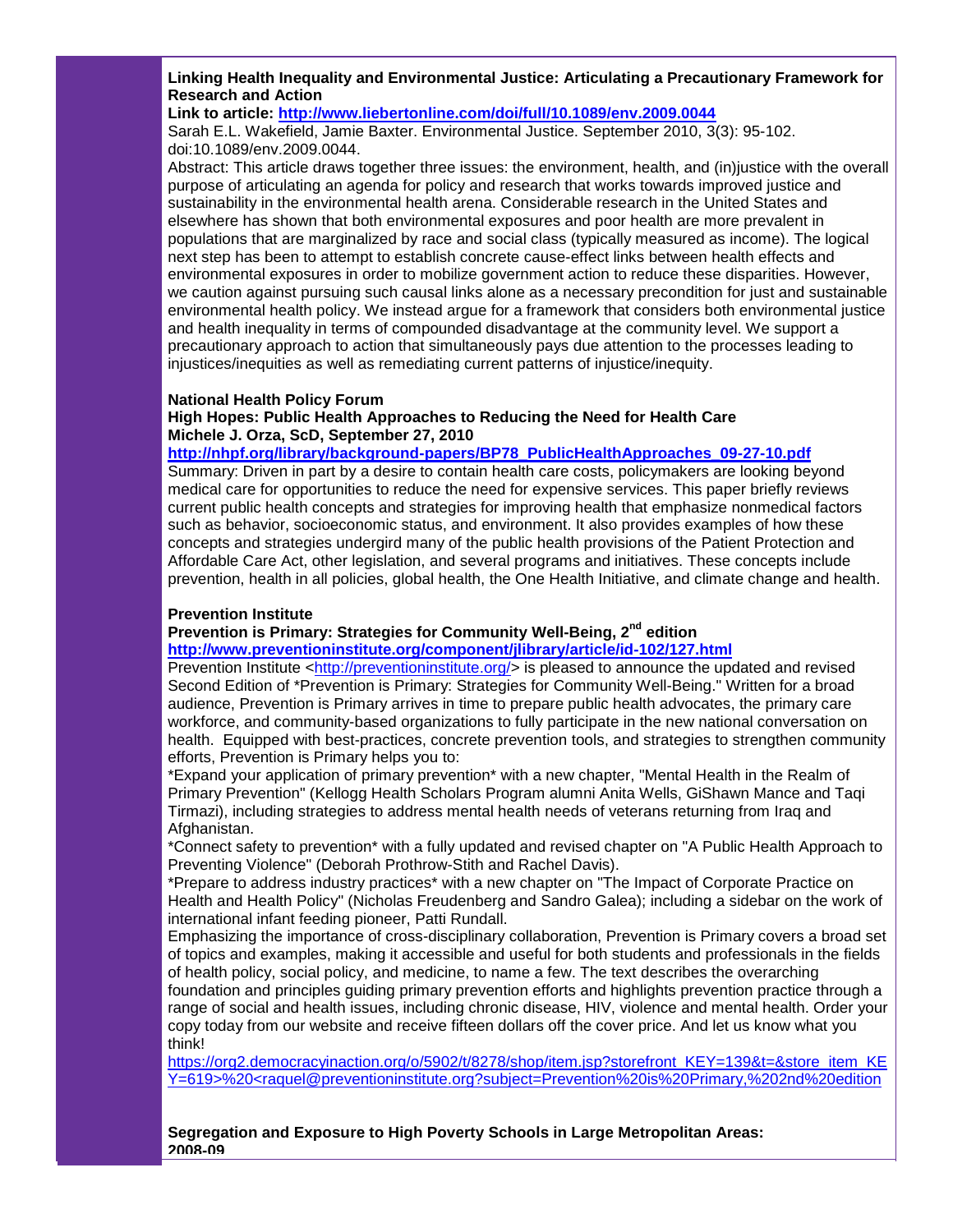## **Available online PDF [23p.] at: [http://bit.ly/bG8xAd](http://r20.rs6.net/tn.jsp?llr=5gytkqcab&t=mtbkr5dab.0.7jynr5dab.5gytkqcab.1&ts=S0537&p=http%3A%2F%2Fbit.ly%2FbG8xAd)**

Nancy McArdle, Theresa Osypuk, and Dolores Acevedo-García

Diversitydata.org and Harvard School of Public Health supported by the W.K. Kellogg Foundation September 2010

*A new report published by [www.diversitydata.org,](http://r20.rs6.net/tn.jsp?llr=5gytkqcab&t=mtbkr5dab.0.4ekuf6dab.5gytkqcab.1&ts=S0537&p=http%3A%2F%2Fwww.diversitydata.org%2F) ranks public, primary schools in the 100 largest U.S. metropolitan according to racial/ethnic segregation and exposure to concentrated poverty schools.*

".....Schools are a key environment influencing child development, and research has documented the negative effects of concentrated poverty schools as well as the advantages of racially/ethnically diverse learning environments. This report describes patterns of school segregation and poverty concentration of 30,989 public primary schools in the 100 largest metropolitan areas for the 2008-09 school year. Findings include:

- Enrollment is already "majority-minority" nationally but differs substantially across regions, with the West being almost two-thirds minority.

- Residential segregation and school assignment plans lead to high levels of school racial segregation, particularly for blacks.

- Metropolitan areas with the highest school poverty rates are concentrated in California and the Deep South.

- 43 percent of black and Hispanic students attend schools with poverty rates over 80 percent, compared to 4 percent of white students.

- Even within the same metro areas, black and Hispanic students attend schools with dramatically higher poverty rates than whites or Asians.

- Bridgeport and Hartford have the largest disparities.

- To address inequalities, policies must lead to stronger enforcement of fair housing laws, improving school and neighborhood quality, and allowing students to cross district boundaries to attend better schools.

The report is based on data drawn the diversitydata.org website. Designed for use by the public, the media, and researchers, diversitydata.org goes beyond many similar demographic websites by including information on school characteristics such as racial/ethnic composition, segregation, and exposure to high-poverty schools, as well as information on health, education, neighborhood conditions, and housing opportunities. Additionally, the website has interactive features allowing any user to easily create profiles for specific metropolitan areas, as well as customized rankings according to chosen indicators. ...." Website: [http://diversitydata.sph.harvard.edu/](http://r20.rs6.net/tn.jsp?llr=5gytkqcab&t=mtbkr5dab.0.6jynr5dab.5gytkqcab.1&ts=S0537&p=http%3A%2F%2Fdiversitydata.sph.harvard.edu%2F)

## **The Kaiser Family Foundation**

**[Health Reform and Communities of Color: Implications for Racial and Ethnic Health Disparities.](http://r20.rs6.net/tn.jsp?llr=5gytkqcab&t=mtbkr5dab.0.js99ledab.5gytkqcab.1&ts=S0537&p=http%3A%2F%2Fwww.kff.org%2Fhealthreform%2F8016.cfm)**

This issue brief examines the key provisions of the 2010 health reform law that will expand health coverage and improve access to care for people of color. It also looks at some of the other provisions that will likely have either a direct or indirect impact on health disparities.

## **The Kaiser Family Foundation's Commission on Medicaid and the Uninsured [Community Health Centers: Opportunities and Challenges of Health Reform](http://r20.rs6.net/tn.jsp?llr=5gytkqcab&t=mtbkr5dab.0.akynr5dab.5gytkqcab.1&ts=S0537&p=http%3A%2F%2Fsmtp01.kff.org%2Ft%2F13896%2F390862%2F13355%2F0%2F) [http://www.kff.org/uninsured/8098.cfm](http://r20.rs6.net/tn.jsp?llr=5gytkqcab&t=mtbkr5dab.0.bkynr5dab.5gytkqcab.1&ts=S0537&p=http%3A%2F%2Fwww.kff.org%2Funinsured%2F8098.cfm)**

[Community Health Centers: Opportunities and Challenges of Health Reform](http://r20.rs6.net/tn.jsp?llr=5gytkqcab&t=mtbkr5dab.0.akynr5dab.5gytkqcab.1&ts=S0537&p=http%3A%2F%2Fsmtp01.kff.org%2Ft%2F13896%2F390862%2F13355%2F0%2F) describes the provisions of the new health reform law that affect community health centers, including increased funding designed to expand the number of health centers, health insurance expansions that will significantly reduce the number of health center patients without insurance, and strategies aimed at increasing the primary care workforce. The brief also discusses some of the opportunities and challenges for the health centers, such as the task of recruiting and retaining qualified health professionals, the need to establish networks and referral arrangements and the renewed focus on prevention and public health that has long been at the core of health centers' work. Community health centers play an important role in our health care system-nearly 1,100 federally funded health centers provided comprehensive primary health care to more than 17.1 million people from medically underserved populations in 2008. The [report](http://r20.rs6.net/tn.jsp?llr=5gytkqcab&t=mtbkr5dab.0.akynr5dab.5gytkqcab.1&ts=S0537&p=http%3A%2F%2Fsmtp01.kff.org%2Ft%2F13896%2F390862%2F13355%2F0%2F) was prepared by researchers at the Kaiser Family Foundation and the Geiger Gibson/RCHN Community Health Foundation Research Collaborative at The George Washington University School of Public Health and Health Services.

## **Websites**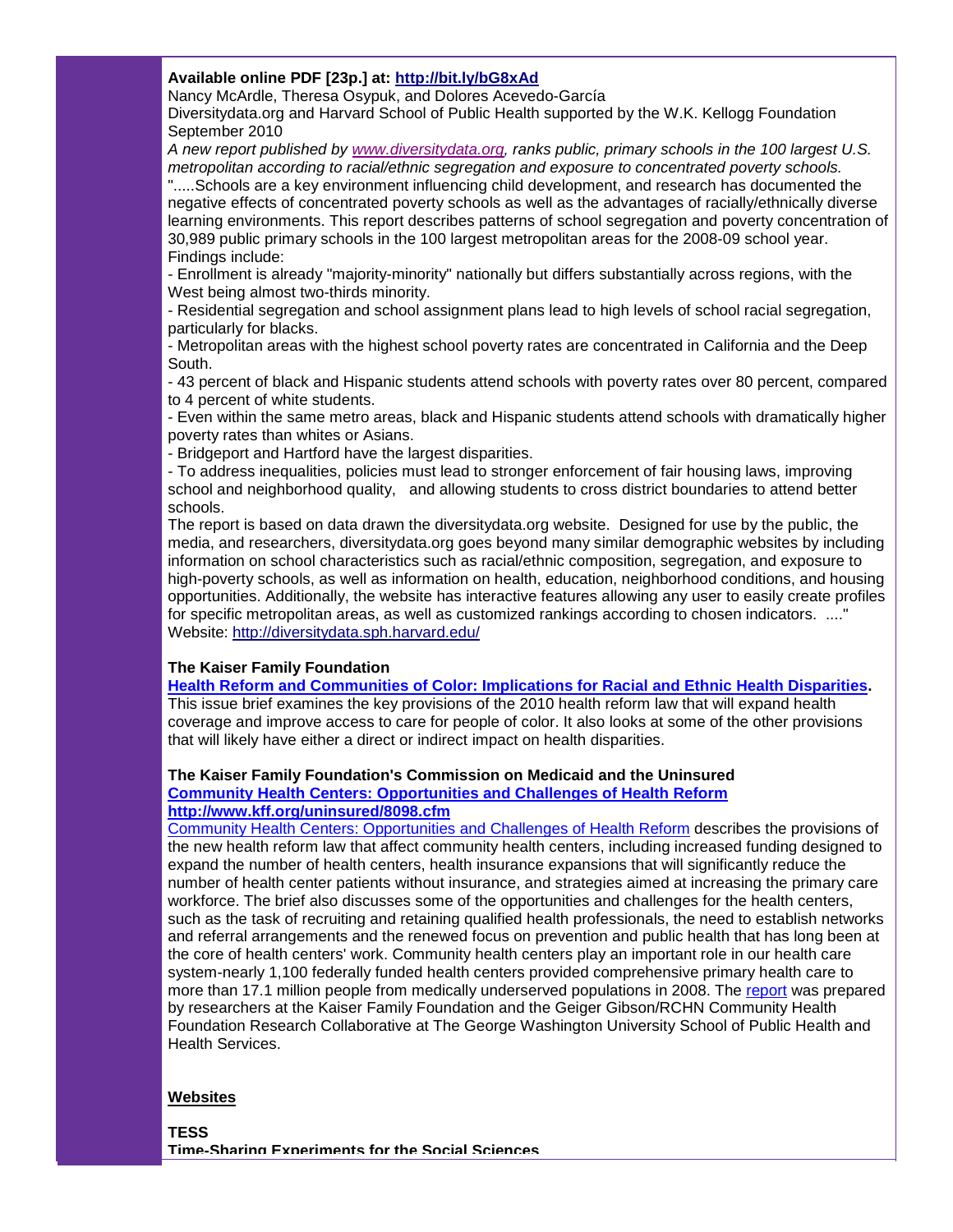#### **[http://tess.experimentcentral.org/](http://r20.rs6.net/tn.jsp?llr=5gytkqcab&t=mtbkr5dab.0.dkynr5dab.5gytkqcab.1&ts=S0537&p=http%3A%2F%2Ftess.experimentcentral.org%2F)**

TESS is a great resource for social psychologists. Time-sharing Experiments for the Social Sciences (TESS) is an NSF-supported infrastructure project that enables scholars (including graduate students, post-docs, and faculty) to conduct original experiments on nationally representative samples at no cost to the investigator. TESS proposals are peer-reviewed, and successful projects are fielded using a nationally-representative Internet survey panel (Knowledge Networks). This platform offers the opportunity for surveys of the general United States population, as well as specific subpopulations that are often challenging for researchers to study. The application process is simple, and the turn-around time is generally quite fast -- and our expanded capabilities mean that scholars can now conduct more complicated experiments than in the past.

## **Others**

## **Break Free Alliance**

## **[www.breakfreealliance.org](http://r20.rs6.net/tn.jsp?llr=5gytkqcab&t=mtbkr5dab.0.ekynr5dab.5gytkqcab.1&ts=S0537&p=http%3A%2F%2Fwww.breakfreealliance.org%2F)**

Break Free Alliance is a national network of tobacco control experts and organizations who provide service to low socioeconomic status populations. The Alliance is one of six national networks making up the National Networks Consortium funded by the Centers for Disease Control and Prevention, Office on Smoking and Health. The focus of the Alliance is on developing recommendations and resources for populations with high tobacco use prevalence rates including the incarcerated, homeless, and individuals in substance abuse treatment. Please contact us if you have an interest in studying tobacco use in these specific populations. I'm currently putting together a searchable directory of those with expertise in addressing tobacco issues among low SES populations, so please do let me know if you are doing research in this area and would like to be listed. Additionally, we will be attending the APHA Annual meeting and would be interested in taking the opportunity to meet with researchers to discuss future opportunities. Please contact Lisa Houston at [lhouston@healthedcouncil.org](mailto:lhouston@healthedcouncil.org) or 916-556-3344. Visit us online at [www.breakfreealliance.org](http://r20.rs6.net/tn.jsp?llr=5gytkqcab&t=mtbkr5dab.0.ekynr5dab.5gytkqcab.1&ts=S0537&p=http%3A%2F%2Fwww.breakfreealliance.org%2F) and you can also sign up to become an Alliance stakeholder/partner if interested.

## **CCPH Online Database of Faculty Mentors & Portfolio Reviewers**

Are You Going Up for Promotion or Tenure This Year? The CCPH Online Database of Faculty Mentors & Portfolio Reviewers support individuals who are pursuing community-engaged careers in the academy. Community-engaged graduate students, post-docs and faculty are able to search the site for potential mentors and portfolio reviewers. Are you a community-engaged faculty member who is committed to the success of those coming through the pipeline behind you? Apply to be listed in the database. For details, visit [http://www.facultydatabase.info/.](http://r20.rs6.net/tn.jsp?llr=5gytkqcab&t=mtbkr5dab.0.xj4zrqdab.5gytkqcab.1&ts=S0537&p=http%3A%2F%2Fwww.facultydatabase.info%2F) The CCPH Community-Engaged Scholarship Toolkit provides tips, tools and strategies for "making the best case" for promotion and tenure: [http://www.communityengagedscholarship.info.](http://r20.rs6.net/tn.jsp?llr=5gytkqcab&t=mtbkr5dab.0.fkynr5dab.5gytkqcab.1&ts=S0537&p=http%3A%2F%2Fwww.communityengagedscholarship.info%2F)

## **Joint Center for Political and Economic Studies Webinar on Patient Protection and Affordable Care Act of 2010: Advancing Health Equity for Racially and Ethnically Diverse Populations**

The Joint Center for Political and Economic Studies released a [webinar](http://r20.rs6.net/tn.jsp?llr=5gytkqcab&t=mtbkr5dab.0.hkynr5dab.5gytkqcab.1&ts=S0537&p=http%3A%2F%2Fwww.dialogue4health.org%2Fphp%2Fjointcenter%2Fhpi%2F8_23_10.html) for their report [Patient Protection](http://r20.rs6.net/tn.jsp?llr=5gytkqcab&t=mtbkr5dab.0.jkynr5dab.5gytkqcab.1&ts=S0537&p=http%3A%2F%2Fwww.jointcenter.org%2Fpublications_recent_publications%2Fhealth%2Fpatient_protection_and_affordable_care_act_of_2010_advancing_health_equity_for_racially_and_ethnically_diverse_populations)  [and Affordable Care Act of 2010: Advancing Health Equity for Racially and Ethnically Diverse](http://r20.rs6.net/tn.jsp?llr=5gytkqcab&t=mtbkr5dab.0.jkynr5dab.5gytkqcab.1&ts=S0537&p=http%3A%2F%2Fwww.jointcenter.org%2Fpublications_recent_publications%2Fhealth%2Fpatient_protection_and_affordable_care_act_of_2010_advancing_health_equity_for_racially_and_ethnically_diverse_populations)  [Populations.](http://r20.rs6.net/tn.jsp?llr=5gytkqcab&t=mtbkr5dab.0.jkynr5dab.5gytkqcab.1&ts=S0537&p=http%3A%2F%2Fwww.jointcenter.org%2Fpublications_recent_publications%2Fhealth%2Fpatient_protection_and_affordable_care_act_of_2010_advancing_health_equity_for_racially_and_ethnically_diverse_populations) The 90-minute webinar provides a synopsis of the report along with commentary to show how populations of color are affected by the Affordable Care Act. The report provides a comprehensive look at how health reform addresses health inequities, identifying areas where the law may reduce health inequities, as well as areas where more work is needed.

# **Wellesley Institute, Toronto, Canada**

## **Community Based Research Workshops**

Due to popular demand, Wellesley Institute in Toronto had made its community-based research (CBR) and capacity-building workshop materials freely available for public use.

Brief History: Wellesley Institute (WI) offered a successful CBR and capacity-building program for local researchers over a number of years. Over twenty workshops were delivered on topics spanning both the conceptual (e.g., ethics, theories in health promotion, methods, etc.) and practical aspects of CBR and capacity-building (e.g., how to conduct a literature review, how to run a focus group, how to analyze data, etc.). The workshops were very well-attended and addressed the need for local training in research and policy at an affordable price.

Current Situation: In 2009, WI shifted its strategic direction to focus more on population health and undertake research that more closely addresses this new focus. However, given the popularity of the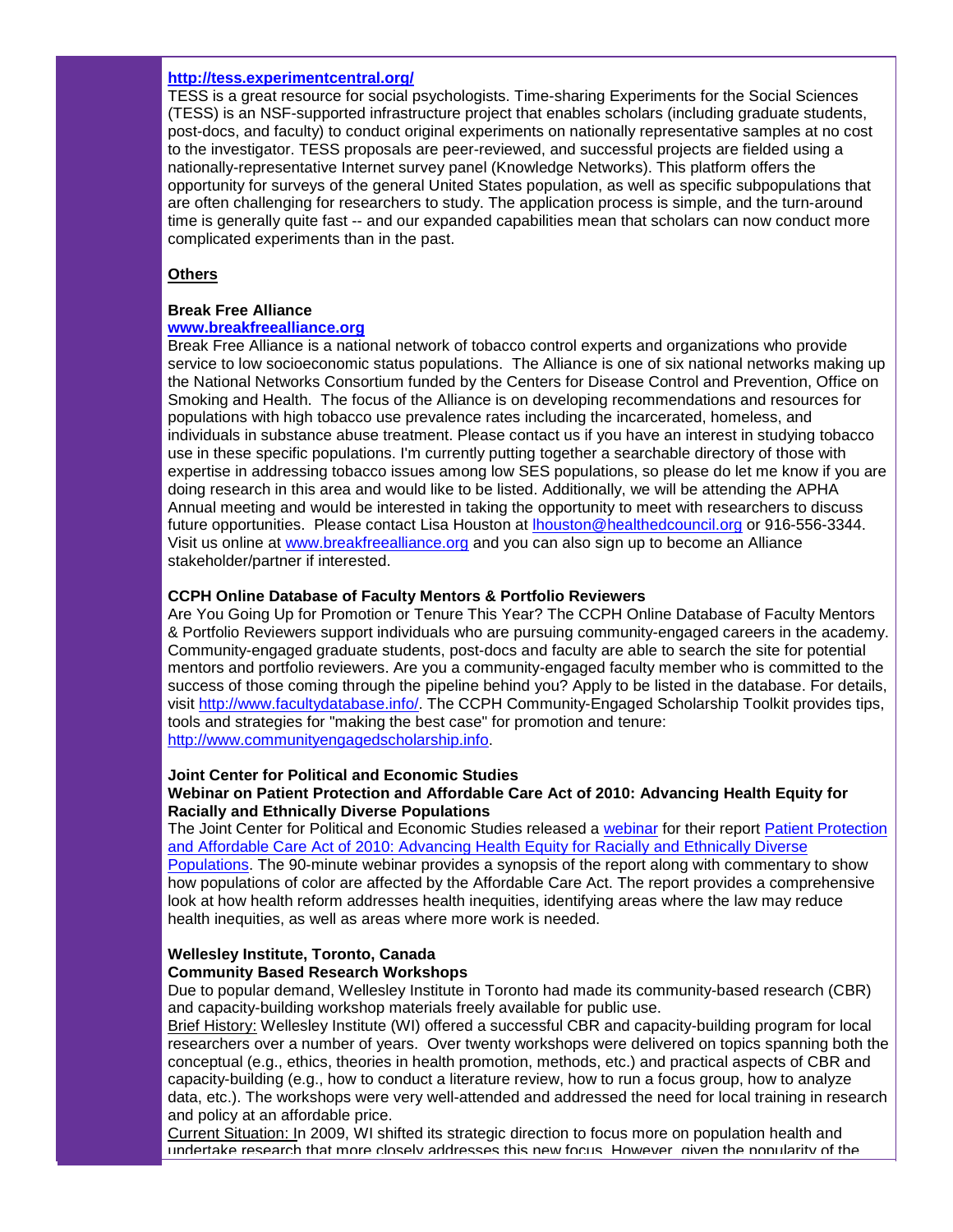workshops and the ongoing need and demand for training in CBR and capacity-building, WI has made the workshop materials (including presentations, trainers guides and other resources) available on its website for easy downloading and adaptation to suit the needs of diverse audiences. While WI realizes that the real value of workshops is in the interaction that takes place face-to-face, the hope is that this material will still be useful for others to develop for their own purposes.

Below is a list of workshop titles - see attachments for descriptions.

For CBR workshop materials, go to [http://bit.ly/aQb0ot](http://r20.rs6.net/tn.jsp?llr=5gytkqcab&t=mtbkr5dab.0.kkynr5dab.5gytkqcab.1&ts=S0537&p=http%3A%2F%2Fbit.ly%2FaQb0ot)

For capacity-building workshop materials, go to [http://bit.ly/br0M0Z](http://r20.rs6.net/tn.jsp?llr=5gytkqcab&t=mtbkr5dab.0.lkynr5dab.5gytkqcab.1&ts=S0537&p=http%3A%2F%2Fbit.ly%2Fbr0M0Z)

Creative Commons License -- The workshops are available free for download. WI encourages the circulation of the materials as widely as possible under the open access publishing license. Users are welcome to download, copy, distribute and transmit this work electronically or in any other format subject to the conditions set out in the Creative Commons l Attribution-Noncommercial-Alike 2.5 Canada License. In particular:

\*Attribution - You must attribute the original source to the Wellesley Institute.

\*Non-commercial - You may not use this work for commercial purposes.

\*Share Alike - If you alter, transform, or build upon this work, you may distribute the resulting work only under the same or similar license to this one.

For full description of the license please visit [http://creativecommons.org/licenses/by-nc-sa/2.5/ca/](http://r20.rs6.net/tn.jsp?llr=5gytkqcab&t=mtbkr5dab.0.mkynr5dab.5gytkqcab.1&ts=S0537&p=http%3A%2F%2Fcreativecommons.org%2Flicenses%2Fby-nc-sa%2F2.5%2Fca%2F) CBR workshops

CBR 101 Introduction to Community Based Research (CBR) CBR 102 Ethical Issues in Community Based Research CBR 104 How to Run a Focus Group CBR 105 How to Conduct a Research Interview CBR 106 Developing a Client Satisfaction Survey CBR 107 How to do a Literature Review CBR 202 - Theories in Health Promotion CBR 206 -Writing Effective Letters of Intent CBR 207 Writing Effective CBR Proposals

CBR-209 Community-Based Research in Ethnoracial Communities CBR 210 Conducting CBR with Homeless Communities

CBR221 Introduction to Survey Data Analysis CBR 301 Using Community-Based Research to Affect Public Policy CBR 302 Qualitative Methods and Analysis CBR 303 Developing Survey Tools in CBR CBR 304 A Participatory Approach to Programme Evaluation CBR 306 Using Media to Drive Public Policy CBR 308 Policy Analysis from a Community Perspective CBR 310 Delivering a Policy **Presentation** 

## Capacity-building workshops

CAP 101 Recharge! Build Your Personal Capacity for Leadershi CAP 102 Valuing Diversity CAP 103 Writing a Grant Proposal CAP 104 Introduction to Project Management CAP 105 Build Successful Alliances, Coalitions & Partnerships CAP 106 Intro to Financial Management CAP 107 Become an Effective Community CAP 108 Effective Meeting & Facilitation Skills CAP 109 Strategic Planning CAP 110 The Fine Art of Volunteer Management CAP 111 Introduction to Marketing for Non-Profits CAP 112 All About Advocacy CAP 113 Introduction to Performance Management CAP 114 Board Governance CAP 115 Introduction to Program Evaluation CAP 116 Introduction to Information Technology for Non-Profits CAP 119 Effective Supervsiory Skills CAP 122 Strategies for Managing Conflict CAP 200 Letting Go of Conflict CAP 213 Conducting Performance Management Discussions

#### **Social Aetiology of Mental Illness Inaugural webinar series**

## **Tuesdays from 11:00 a.m. to 12:00 noon Eastern**

The Social Aetiology of Mental Illness (SAMI) Training Program launches its series of webinars. SAMI is based at the Centre for Addiction and Mental Health and the University of Toronto, but includes international partners from across the globe. Funded by a strategic training grant from the CIHR, SAMI is the first centre of excellence for the study of the social determinants of mental health and addictions issues and problems. To ensure that our European and Latin American colleagues are able to attend, SAMI webinars are scheduled from 11:00 a.m. to 12:00 noon Toronto time, on Tuesdays. To register for a webinar, please visit our webinar page, which is located at:

[https://knowledgex.camh.net/researchers/areas/sami/program/Pages/webinar.aspx.](http://r20.rs6.net/tn.jsp?llr=5gytkqcab&t=mtbkr5dab.0.nkynr5dab.5gytkqcab.1&ts=S0537&p=https%3A%2F%2Fknowledgex.camh.net%2Fresearchers%2Fareas%2Fsami%2Fprogram%2FPages%2Fwebinar.aspx)

#### **U.S. Census Bureau**

#### **American Community Survey (ACS) e-Tutorial**

**[http://www.census.gov/acs/www/guidance\\_for\\_data\\_users/e\\_tutorial/](http://r20.rs6.net/tn.jsp?llr=5gytkqcab&t=mtbkr5dab.0.okynr5dab.5gytkqcab.1&ts=S0537&p=http%3A%2F%2Fwww.census.gov%2Facs%2Fwww%2Fguidance_for_data_users%2Fe_tutorial%2F)**

The U.S Census Bureau is pleased to announce the release of the American Community Survey (ACS) e-Tutorial. This interactive program will assist users by educating them on a wide range of topics, such as how communities benefit from participation and how to access data using American FactFinder (AFF). You can access the e-Tutorial directly [here](http://r20.rs6.net/tn.jsp?llr=5gytkqcab&t=mtbkr5dab.0.pkynr5dab.5gytkqcab.1&ts=S0537&p=http%3A%2F%2Flinks.govdelivery.com%2Ftrack%3Ftype%3Dclick%26enid%3DbWFpbGluZ2lkPTEwMTE5MjEmbWVzc2FnZWlkPVBSRC1CVUwtMTAxMTkyMSZkYXRhYmFzZWlkPTEwMDEmc2VyaWFsPTEyNzY2Mjc2NzYmZW1haWxpZD1pbXMxQGNkYy5nb3YmdXNlcmlkPWltczFAY2RjLmdvdiZmbD0mZXh0cmE9TXVsdGl2YXJpYXRlSWQ9JiYm%26%26%26100%26%26%26http%3A%2F%2Fwww.census.gov%2Facs%2Fwww%2Fguidance_for_data_users%2Fe_tutorial%2F) or go to the main ACS site [www.census.gov/acs](http://r20.rs6.net/tn.jsp?llr=5gytkqcab&t=mtbkr5dab.0.qkynr5dab.5gytkqcab.1&ts=S0537&p=http%3A%2F%2Flinks.govdelivery.com%2Ftrack%3Ftype%3Dclick%26enid%3DbWFpbGluZ2lkPTEwMTE5MjEmbWVzc2FnZWlkPVBSRC1CVUwtMTAxMTkyMSZkYXRhYmFzZWlkPTEwMDEmc2VyaWFsPTEyNzY2Mjc2NzYmZW1haWxpZD1pbXMxQGNkYy5nb3YmdXNlcmlkPWltczFAY2RjLmdvdiZmbD0mZXh0cmE9TXVsdGl2YXJpYXRlSWQ9JiYm%26%26%26101%26%26%26http%3A%2F%2Fwww.census.gov%2Facs) and